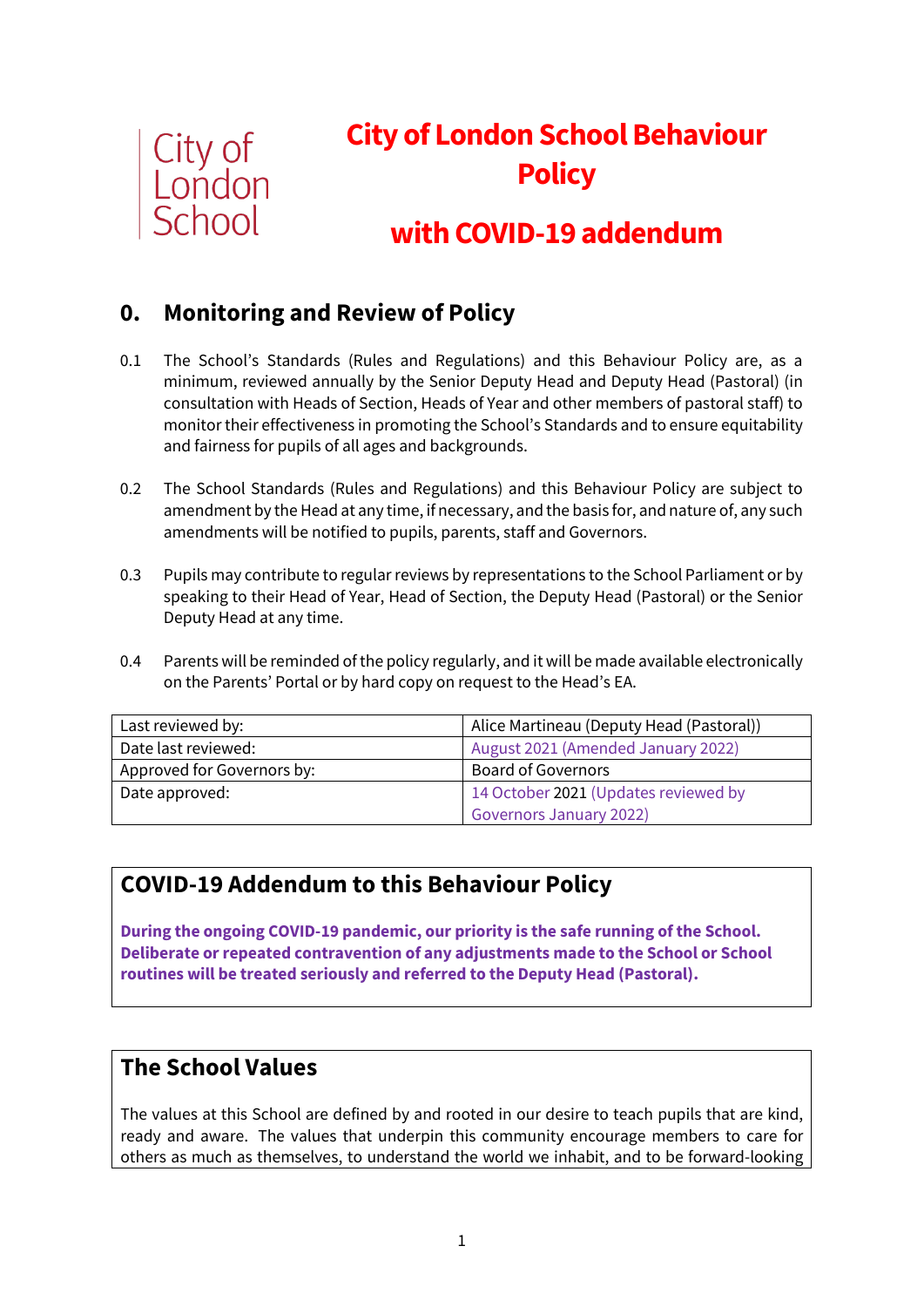into the 21<sup>st</sup> century. It is the expectation of all pupils to subscribe to these values in all that they do as members of The School. This policy is guided by these fundamental principles.

# **1. Aims and Objectives**

- 1.1 The School's Behaviour Policy promotes an explicitly anti-discriminatory position. Specifically, the School holds positions that are anti-racist, anti-sexist – including misogyny – and, explicitly, anti-HBT. School seeks through its policies and lived experienced to provide an environment which is inclusive for any and all minority groups (see Appendix 1).
- [1](#page-1-0).2 The School has adopted the definition of racism, as defined in the MacPherson report<sup>1</sup>:

*'Conduct or words which advantage or disadvantage people because of their colour, culture or ethnic origin. In its subtle form it is as damaging as its more overt form.'*

- 1.3 The objectives of this policy are to promote good behaviour, self-discipline and respect, and to show the place of the School's rewards and sanctions, by:
	- ensuring that all members of the school community pupils, staff, Governors and parents – understand their role in contributing to the creation of a safe and caring environment where pupils are encouraged to realise their potential in all areas of school activity;
	- making clear the standards of behaviour that the School expects from pupils;
	- encouraging pupils to adopt the positive attitudes and values outlined in the School Standards;
	- setting out the means by which the School will praise and reward pupils when they reach these standards and thereby help them to grow into responsible members of the school community;
	- giving a clear, easily understood framework in which pupils who fail to meet these standards will be told that this is the case, be given clear guidelines and expectations for improvement, and issued with proportionate sanctions as appropriate.
- 1.4 This policy takes account of the DfE guidance *Behaviour and Discipline in Schools: Advice for headteachers and school staff*[2](#page-1-1) (January 2016) and acknowledges the School's legal duties under the Equality Act 2010 and in respect of pupils with SEND.

This policy should be read in conjunction with:

- The Pastoral Handbook
- The Anti-Bullying Policy and Handbook
- The School Standards (Rules and Regulations)
- The Physical Intervention and Restraint Policy
- The Pupil searches and Confiscation of pupils' belongings Policy
- The Substance Misuse Management and Education Policy

<span id="page-1-1"></span><sup>2</sup> See:

<span id="page-1-0"></span><sup>&</sup>lt;sup>1</sup> The Macpherson Report, 1999.

[https://assets.publishing.service.gov.uk/government/uploads/system/uploads/attachment\\_data/file](https://assets.publishing.service.gov.uk/government/uploads/system/uploads/attachment_data/file/277111/4262.pdf) [/277111/4262.pdf](https://assets.publishing.service.gov.uk/government/uploads/system/uploads/attachment_data/file/277111/4262.pdf)

[https://assets.publishing.service.gov.uk/government/uploads/system/uploads/attachment\\_data/file/48803](https://assets.publishing.service.gov.uk/government/uploads/system/uploads/attachment_data/file/488034/Behaviour_and_Discipline_in_Schools_-_A_guide_for_headteachers_and_School_Staff.pdf) [4/Behaviour\\_and\\_Discipline\\_in\\_Schools\\_-\\_A\\_guide\\_for\\_headteachers\\_and\\_School\\_Staff.pdf](https://assets.publishing.service.gov.uk/government/uploads/system/uploads/attachment_data/file/488034/Behaviour_and_Discipline_in_Schools_-_A_guide_for_headteachers_and_School_Staff.pdf)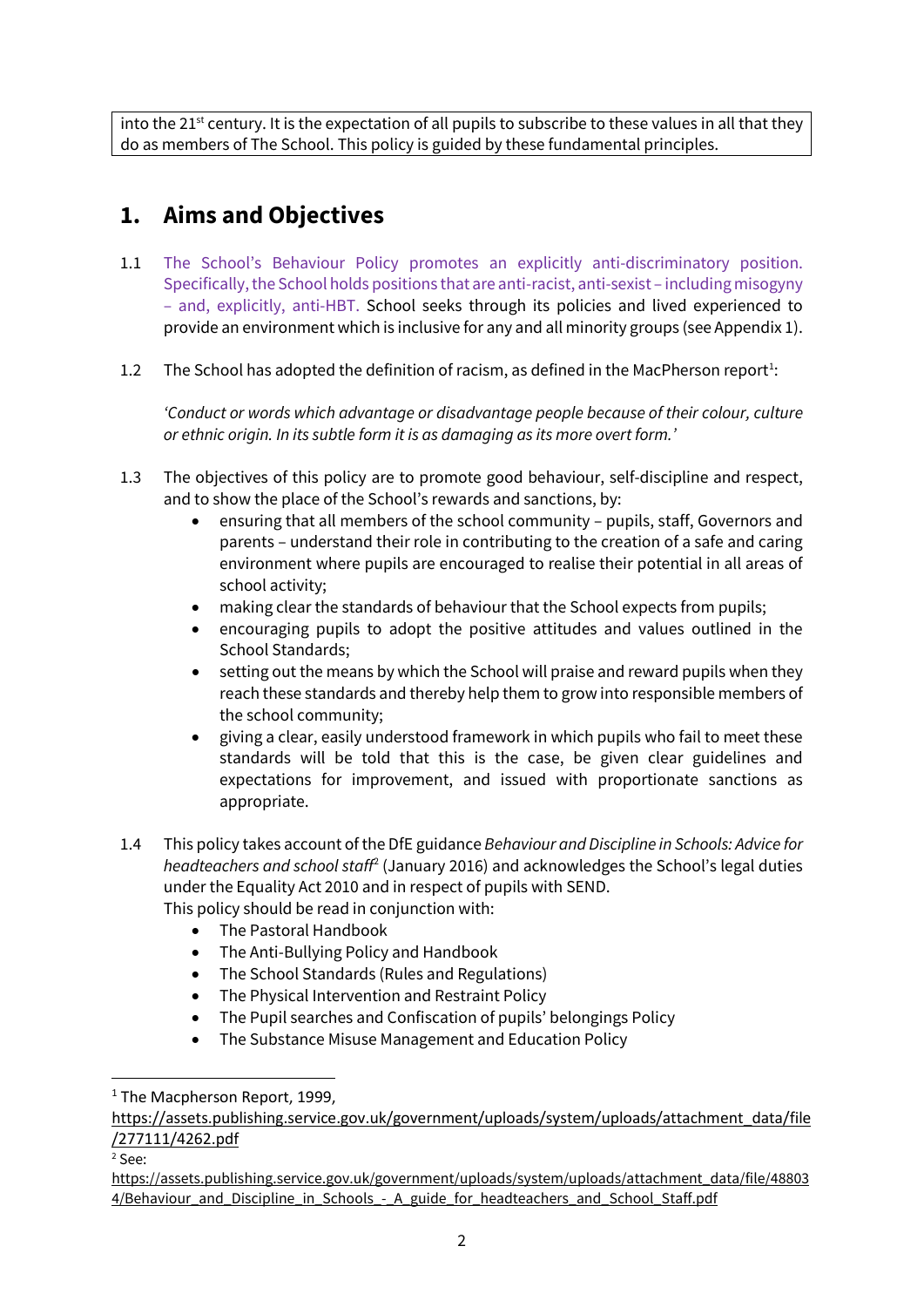- The PSHE Policy (which incorporates the School's SMSC Policy)
- Learning Support and Disability Policy
- Complaints Policy and Procedure (Pupils and Parents)
- Procedure for the review of a pupil's required removal (incorporating review of expulsions)
- 1.5 This policy has regard to Part 3 (Welfare, health and safety of pupils), Paragraph 7 (Safeguarding), 9 (Behaviour) and 10 (Bullying) of the Independent School Standards Regulations, together with the ban on corporal punishment<sup>[3](#page-2-0)</sup>.

# **2. The School Standards[4](#page-2-1)**

2.1 City of London School draws pupils from a wide variety of religious, economic, ethnic and cultural backgrounds but there are clear moral standards which we expect all pupils to uphold. These *School Standards* are not enshrined simply in the prohibitions of the *School Rules and Regulations*. Indeed, they represent values which should minimise the need for regulations.

Most importantly, City of London School is defined by a culture of **mutual respect**, in which it is understood that no one person is any more – or any less – important than anyone else, and where we all seek to treat others as they would like to be treated. This culture is only sustained by the consistent behaviour of every member of the School community, and this sets the School's fundamental expectation for all pupils at the School.

#### 2.2 **Honesty**

It is a central principle of the School that pupils should be honest in their behaviour, and we expect them to take responsibility for their actions. This includes having respect for the property of others and not interfering with anything that is not theirs, such as other pupils' lockers.

#### 2.3 **Courtesy**

We expect all pupils to be courteous, showing to others good manners which they have a right to expect in return. In particular, older pupils should show consideration to younger pupils, helping them wherever possible and setting a good example. Other examples where pupils may show courtesy include listening when others are talking, picking up litter regardless of whose it is, keeping rooms tidy, supporting those who take academic risks in class, showing politeness when addressing staff (both teaching and support staff), opening doors and not letting doors slam in other people's faces, and the avoidance of provocative, aggressive or unruly behaviour and language.

#### 2.4 **Service**

We recognise that an education at the School is a privilege, and it places a responsibility on us all to give back to the communities of which we are part. Pupils are therefore expected to take advantage of opportunities to use their skills and their time to exert a

<span id="page-2-0"></span><sup>&</sup>lt;sup>3</sup> Section 548 of the Education Act 1996, as amended by section 131 of the School Standards and Framework Act 1998.

<span id="page-2-1"></span><sup>4</sup> Reproduced from the School Standards (Rules and Regulations).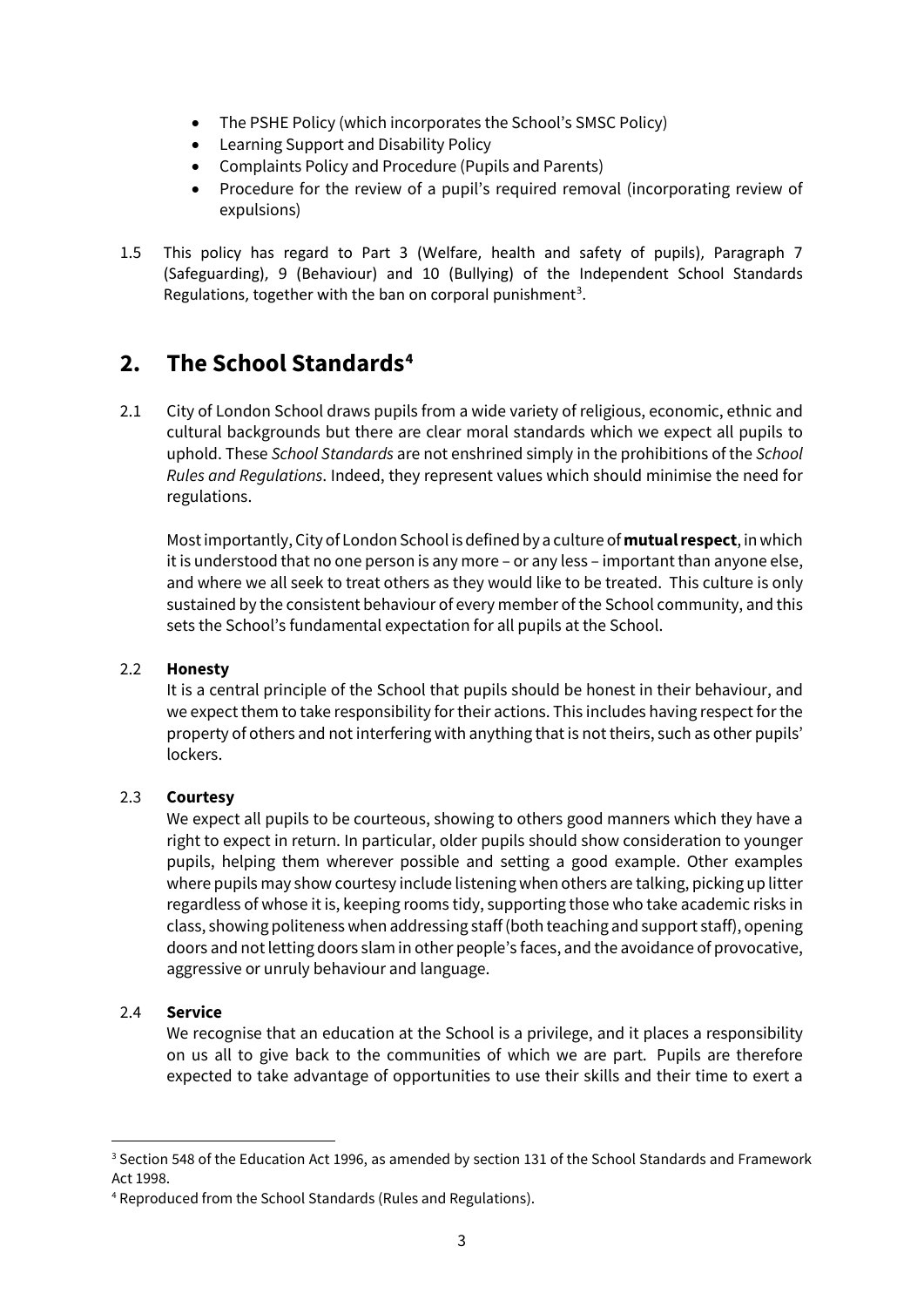positive influence on society, whether that is at School, or through other volunteering work.

#### 2.5 **Loyalty and Teamwork**

Each pupil expects a great deal from the School and its staff who give generously of their time and energy. In turn, the School expects much of the pupils. From the time they start at the School, pupils should make themselves available for selection in representative teams, choirs and orchestras and be willing to participate in activities as a matter of loyalty to the School. We encourage all pupils to take pride in their School and to contribute towards its achievements in all areas.

#### 2.6 **Commitment and Academic Integrity**

Pupils come to the School to realise their talents by working hard in co-operation with their teachers. We expect pupils to try their best and commit themselves to the highest standards they can achieve. Pupils are expected to be organised, and it is the responsibility of each pupil to arrive at lessons with the required books and equipment, be ready for work, hand in homework promptly, and catch up on any work missed. Deadlines for work and homework must be adhered to. And pupils must show integrity in the completion of their work.

#### 2.7 **Punctuality**

Pupils are required to ensure that they are in the right place at the right time, whether it be registration, assemblies, lessons, games practices or any other organised activity. Arriving on time is another aspect of courtesy and respect for others. Failure to attend regularly and on time is discourteous and disrupts the smooth running of the School.

#### 2.8 **Appearance**

Pupils should dress appropriately and smartly while at School, during sports activities and on School trips and visits. While in uniform pupils represent the School and they should behave accordingly.

#### 2.9 **Self-discipline**

Underlying all these principles is the need for pupils to exercise self-discipline. We also expect pupils to familiarise themselves with the *School Standards* and abide by them, though many of the standards mentioned here may not appear specifically in such rules.

#### 2.10 **In short, the School aims to promote socially responsible behaviour, respect for others, and to maintain the standards of a civilised community.**

### **3. The promotion, measurement and reward of good behaviour**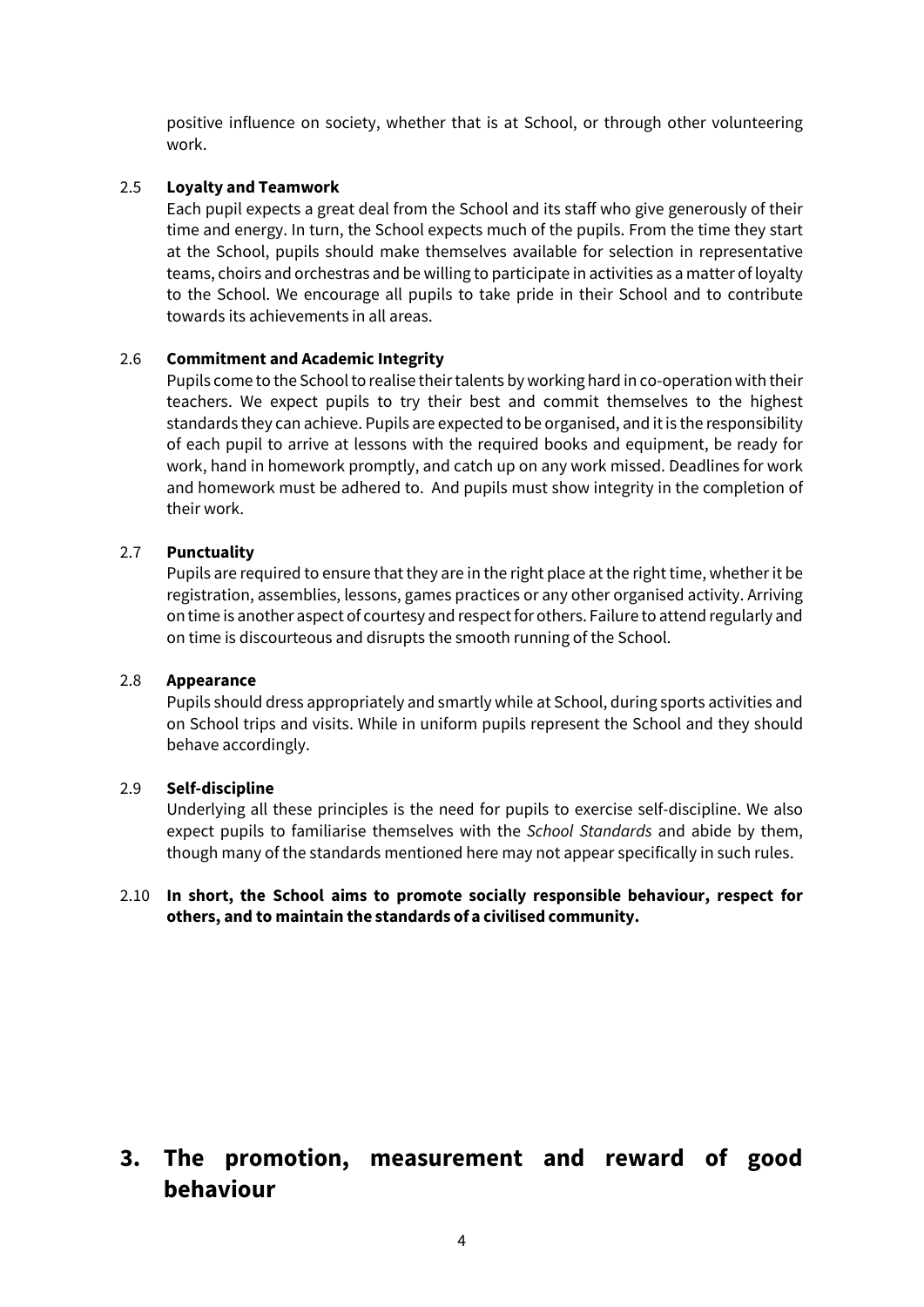- 3.1 All members of staff are encouraged to:
	- lead by example in promoting good behaviour by fostering positive interaction between colleagues, pupils and parents based on the expectations outlined in the School Standards (Rules and Regulations).
	- acknowledge and show they value good behaviour by pupils, where standards of good behaviour are based on the expectations outlined in the School Standards (Rules and Regulations).
- 3.2 The School Standards (Rules and Regulations) are communicated through:
	- the distribution of the document to pupils and parents.
	- the induction of new pupils.
	- teaching of the curriculum.
	- the delivery of the PSHE programme and the form-time and assembly programmes.
	- the PSHE Policy (which incorporates the SMSC Policy).
- 3.3 Opportunities for staff to endorse and acknowledge good behaviour arise in both formal and informal settings, including daily contact in corridors and classrooms, oral and written comments on submitted work, and during interaction with pupils whilst engaged in duties outside of lessons.

The following have a key role to play in the promotion of good behaviour and the prevention of disciplinary problems:

- Well-planned lessons that challenge pupils and set appropriate learning goals.
- Activities that boost self-esteem, self-confidence and self-discipline.
- A clear and informed understanding of the impact of learning difficulties and / or disabilities on an individual's behaviour and careful consideration of the preventative role of making reasonable adjustments.
- An efficient and well-informed pastoral system that responds promptly to concerns of staff, pupils and parents.
- Respectful relationships between staff and pupils.
- Strong and supportive links with parents.
- Activities that promote a sense of pride in the School.

The School has adopted a formal structure of rewards that provides a clear framework for recognising and rewarding good behaviour by pupils; this is set out in this policy.

#### 3.4 **Incentives and Rewards**

We aim to reward good work or effort with public acknowledgement. We hope to recognise good behaviour both in and outside the classroom. We think encouragement should be the prime motivator in our rewards procedures.

Formal encouragement is recognised in the following ways:

#### 1. **School Prizes (awarded at Prize Day)**

These are awarded on the basis of either academic excellence or outstanding contribution to or performance in some other area of School life.

#### 2. **Presentations**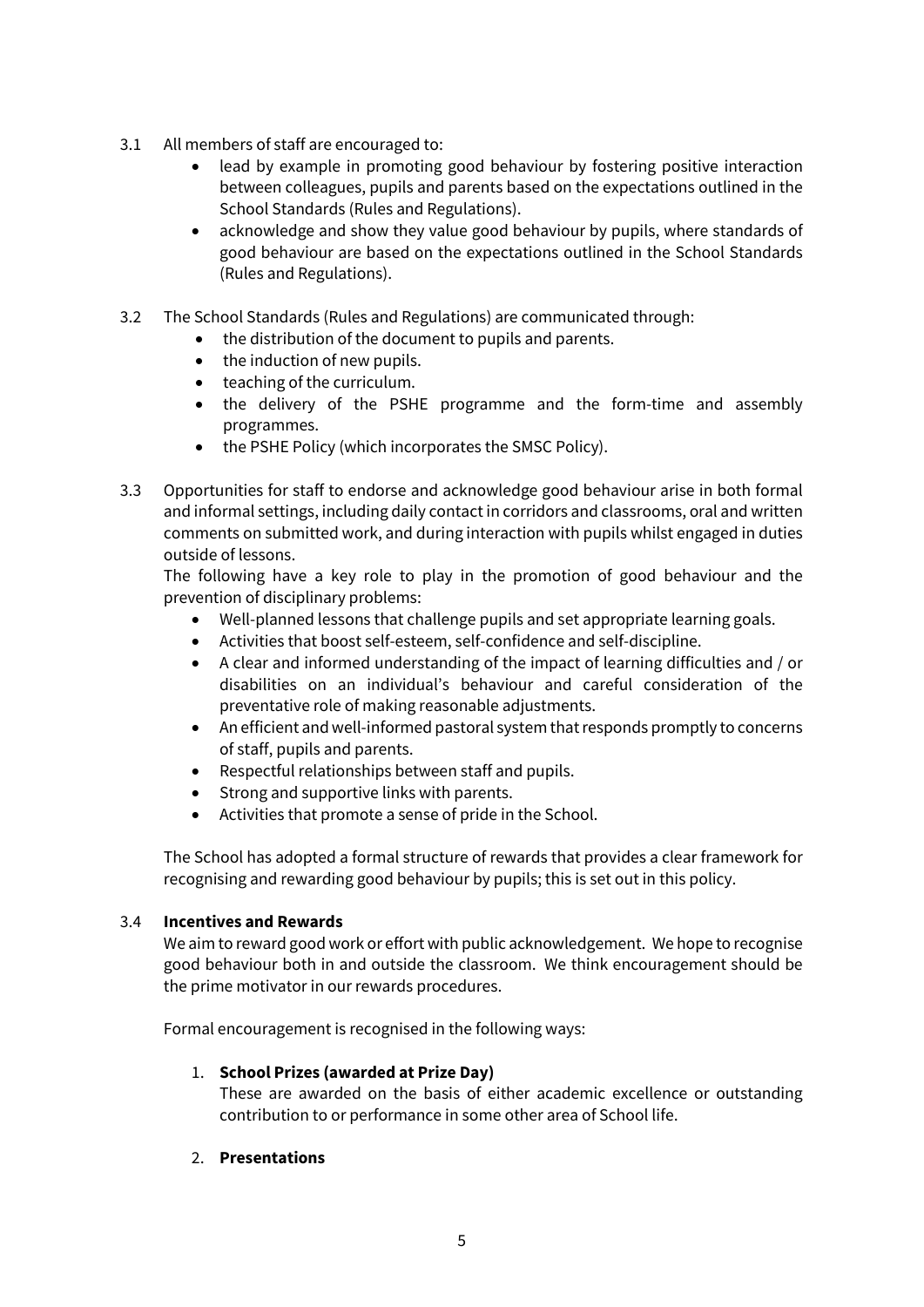In the (I)GCSE years the Head of Year may decide to award pupils who have made a significant contribution to school life or who have worked hard with a Schoolbranded bookmark or Parker pen in recognition of their achievement.

#### 3. **Displays of good work**

Departments are encouraged to display good pieces of work on their departmental noticeboards. The publication of such work helps to set standards.

#### 4. **Commended work**

Heads of Year are responsible for recording commended work on ISAMS and using the information to encourage healthy competition between forms.

#### **a.** *OG and First Form:*

Subject teachers may issue 'commendations'. When presented with a piece of work that they consider outstanding, or to encourage and positively reinforce a commendable level of effort, they record this on the piece of work. Commendations should be set through ISAMS.

- When a pupil has obtained 20 commendations, they receive a congratulatory email from their tutor.
- When a pupil has obtained 40 commendations, they receive a postcard from their Head of Year.
- When a pupil has obtained 60 commendations, they receive a letter from the Head of Lower School.
- When a pupil has obtained 80 commendations, they receive a certificate from the Senior Deputy Head.
- When a pupil has obtained 100 commendations, they are awarded a certificate by the Head.
- The pupils who achieve the most commendations in each form will be presented with a book token by the Chairman of the Board of Governors.

#### **b.** *Second Form:*

Pupils in the Second Form also receive commendations. They are awarded with School-branded stationery as their numbers of commendations increase according to the same increments as pupils in OG and First Form. Commendations stamps are recorded on ISAMS in the same way.

#### **c.** *Third Form:*

Pupils in the Third Form may be awarded commendations. When awarded these should be recorded on ISAMS and rewards increase in increments of 10.

#### 5. **The Head's Book**

'Distinctions' may be awarded to pupils for truly exceptional work in any area, which are recorded in the leather-bound 'Head's Book'. The award of a distinction for record in the Head's Book is at the discretion of the subject-teacher awarding the distinction.

#### 6. **The Head's Award**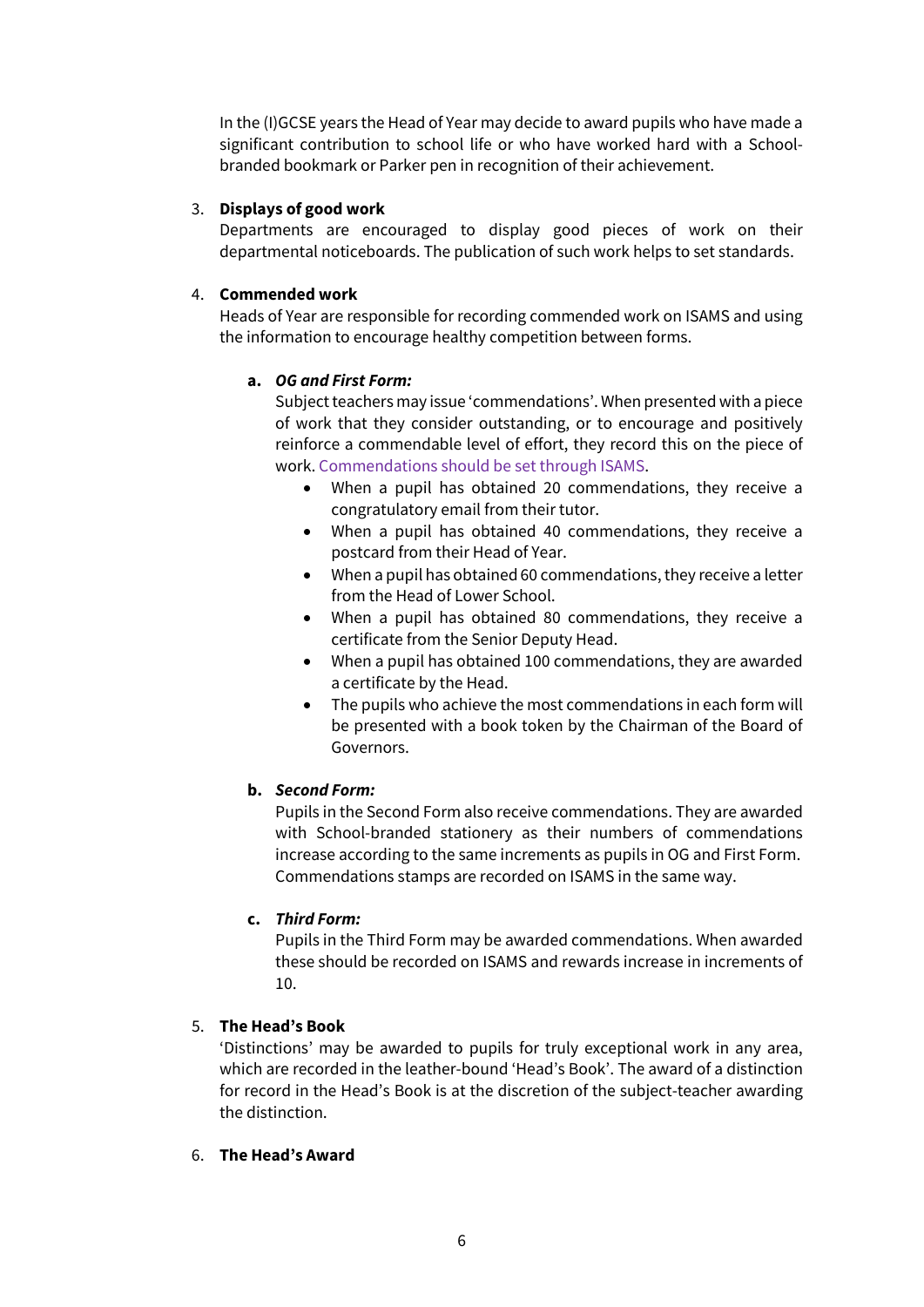The Head meets with two pupils from each year group on a weekly basis to commend them for a particular effort or achievement in a variety of areas. The pupils are nominated by their Head of Year.

#### 3.5 **School and House Colours**

The system of School and House colours is valued by pupils and contributes to the recognition of non-academic achievement. House Colours are awarded by Housemasters using guidelines issued by the House Committee. School Colours are awarded by the Head for co-curricular activities on the recommendation of the Deputy Head (Co-curriculum and Operations) and other interested parties including the Directors of Sport, Music and Drama.

There are three grades of School Colours: Junior, Half and Full:

- Junior Colours are awarded for excellence to pupils up to and including the Fourth Form.
- Half Colours are for pupils in the Fifth Form and above. They recognise stalwart service and a good standard.
- Full Colours are awarded to pupils in Fifth Form and above to recognise excellence and ongoing commitment.

School Colours are recorded by the Deputy Head (Co-curriculum and Operations).

#### 3.6 **International Honours Colours**

John Carpenter Club Colours ties, in recognition of pupils who have represented their country, are presented in an assembly by the President of the JCC, on the recommendation of the Deputy Head (Co-curriculum and Operations).

#### 3.7 **Privileges**

#### *1. Exeats*

Fifth Form pupils are allowed out of School during lunch break at the discretion of the Head of Fifth Form and with the permission of a parent; *normally,* the Head of Fifth Form grants this privilege following the mock exams in the Spring term. Sixth Form pupils may be out of school during morning break and lunch break subject to the conditions laid down by the Head of Sixth Form. Junior Sixth Form pupils may not leave School before 3.20pm before the start of the Summer Term. Permission to leave School during the day may be withdrawn if it is abused.

#### *2. Others*

Sixth Form pupils have Private Study Periods and the use of the Sixth Form Common Room and its amenities. They have their own dress regulations and tie and they are excused Games in their final term in their Senior Sixth year. They are given exam leave to revise for their internal and external exams.

Prefects, once elected, wear Prefects' Ties so that they are easily identifiable. Prefects have morning coffee on Mondays before assembly and are given a formal, black-tie dinner towards the end of their term of service (Spring Term in the Senior Sixth).

The Senior Prefect Team (i.e. the Head Boy and four Deputy Head Boys) have their own special ties and meet with the Senior Deputy Head and Head during Monday morning break.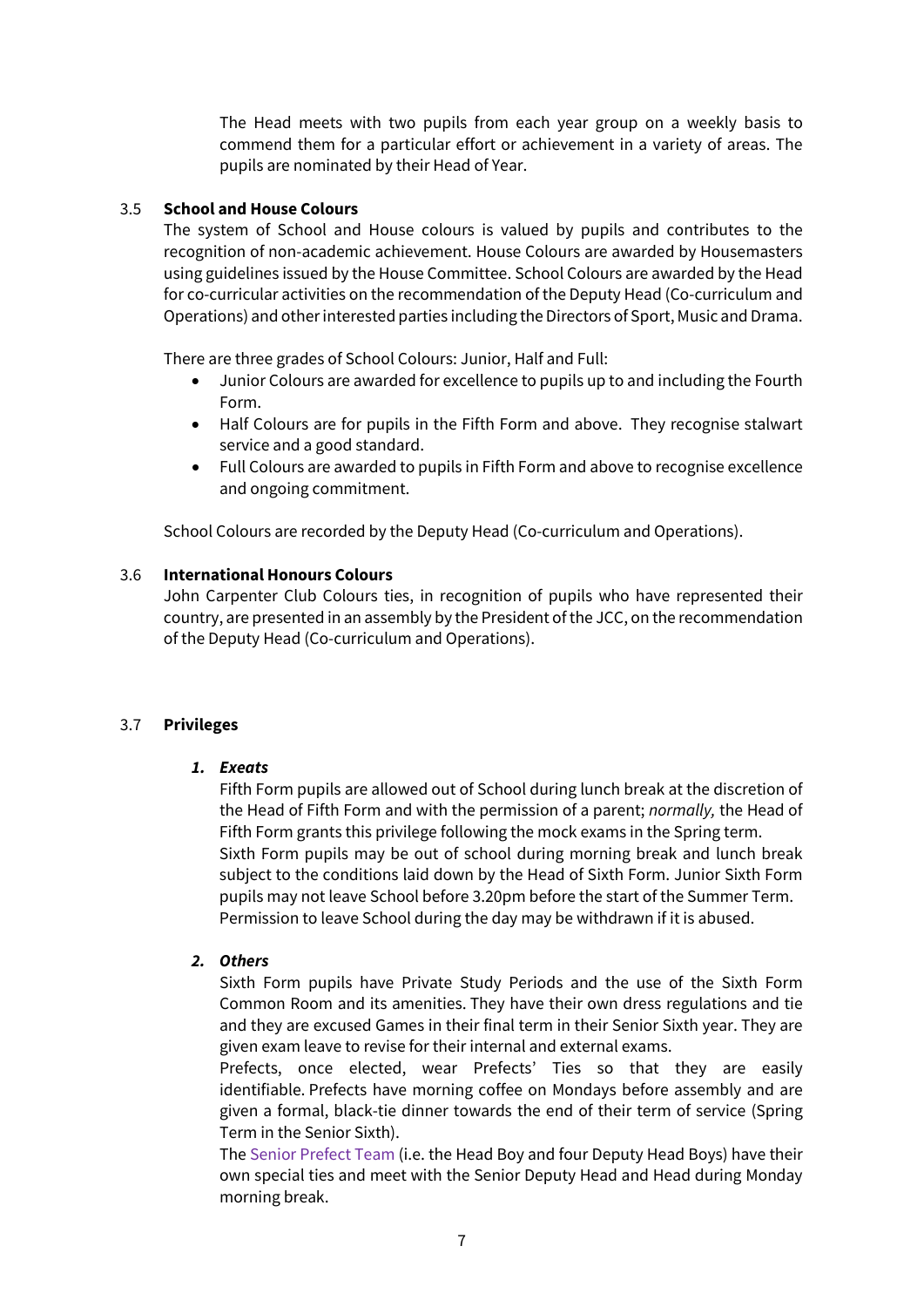# **4. The scope of this Behaviour Policy with regard to sanctions**

- 4.1 Pupils' behaviour should reflect favourably on the School. The actions and expectations outlined in this policy relate to behaviour at school, both inside and outside the classroom, when travelling to and from school, when in the vicinity of school, when engaged in a School activity (at school or elsewhere), when wearing school uniform, or when in some other way identifiable as a member of the School's community. In some circumstances, however, pupils' actions outside of school may be relevant within the terms of this policy, whether or not these conditions apply. This may include any act by or conduct of a pupil which:
	- could have repercussions for the orderly running of the School.
	- threatens (or could potentially threaten) the well-being of any member of the School community or a member of the public.
	- is damaging (or potentially damaging) to the good reputation of the School.

Any such behaviour may require a response from the School.

- 4.2 Where, in the School's view, the welfare, safety or continuing education of a pupil or pupils requires it, the Senior Deputy Head, Deputy Head (Pastoral) or relevant Head of Section may conduct an inquiry into an event or alleged event arising outside of school. The Senior Deputy Head / Deputy Head (Pastoral) / Head of Section will exercise discretion in determining what specific inquiries are proportionate and reasonable in any given circumstances. The School reserves the right to impose sanctions as outlined below upon the conclusion of any inquiry into an event occurring outside of school.
- 4.3 In accordance with the School's Anti-Bullying Policy and Acceptable Use Policy for Pupils, online actions (e.g. insensitive internet postings, malicious emails or texts) will be viewed as actions with the potential to threaten well-being.

# **5. The School Standards (Rules and Regulations)**

- 5.1 The School's rules (as published annually in the School Standards (Rules and Regulations) to all pupils, parents and staff) are designed to promote the School Standards, and thus safeguard the safety, reputation, effective working and well-being of the whole School community.
- 5.2 The School Standards (Rules and Regulations) are issued to and discussed with all pupils new to the School as part of the induction programme and reissued to all pupils at the start of each school year. All pupils are reminded of the School's rules as part of the PSHE and Tutorial programmes. The School Standards and specific aspects of the rules also form the basis of regular presentations by staff in the assembly programme.
- 5.3 The Senior Deputy Head, in conjunction with the Deputy Head Pastoral and other senior staff, reviews the School Standards (Rules and Regulations) at least annually.

# **6. Pastoral monitoring of pupils**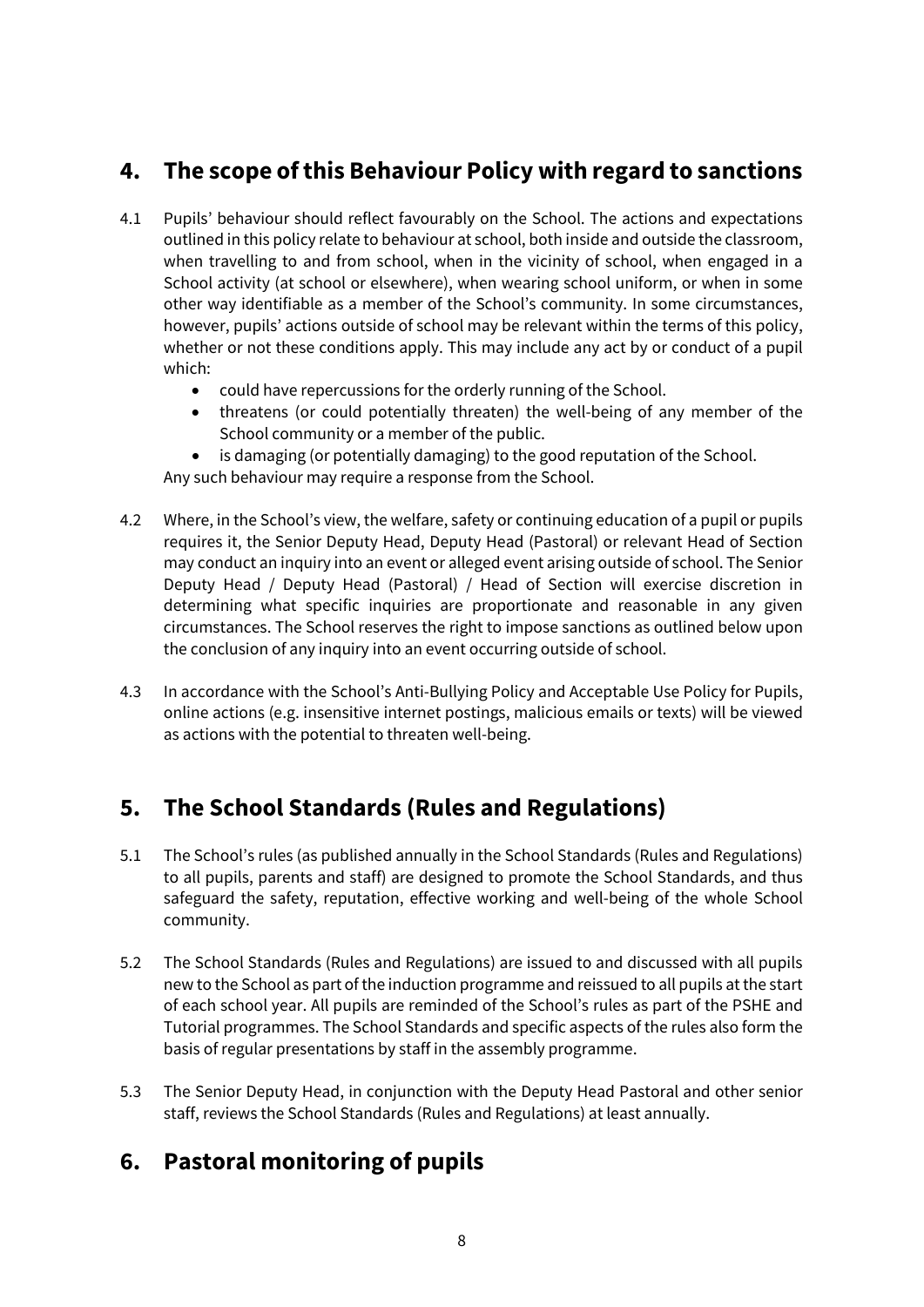#### 6.1 **Early Reporting**

Early Reporting is a system which applies for repetitive lateness. Pupils who are late, without excuse, more than three times in a half term are required to register at 8.30am. Details and relevant paperwork can be obtained from the appropriate Head of Year.

#### 6.2 **Special Report**

In certain circumstances pupils who are a cause for concern may be put on **Special Report**. In this system the pupil has his work / behaviour / attendance monitored closely over a specific period of time. The initial period for putting a pupil on Special Report is normally two weeks, which may be extended if the improvement is not noticeable. The Head of Year is involved, and the parents will be informed prior to the start of the Special Report period.

The report takes the form of a card on which is written the period number, subject and teacher's initials for each lesson. If a pupil has performed exceptionally well in a lesson, a tick may be given. If, however, his behaviour has been in any way poor, the teacher is requested to place a cross in the box by that pupil's name. The teacher then initials the form.

At the end of the Special Report period the Head of Year will review the pupil's progress and either end the Special Report or take further action as appropriate.

#### 6.3 **"Cooling off" period**

In the event that a pupil is involved in a difficult situation at school, the pupil may be removed from that situation by a member of staff. This removal is **not** a sanction in itself; it is intended to afford that pupil the time and space to calm down and, where relevant, reflect on his behaviour or conduct.

The pupil will be required to sit outside the office of the Deputy Head (Pastoral) or Senior Deputy Head for a fixed period of time. This will normally be until the next normal break in the school day (i.e. morning break, lunchtime or end of school, as appropriate) and will in any event not exceed one school day.

The Head of Year or Head of Section may set the pupil some appropriate work to keep them purposefully occupied during the "cooling off" period, where appropriate.

The Head of Year or Head of Section will inform parents that their son has been withdrawn from normal school activities as soon as possible, and certainly no later than the end of the school day.

Where the behaviour or conduct of the pupil is found to merit the application of any sanctions, this "cooling off" period will not be substituted for that sanction.

#### 6.4 **School Uniform Reporting Procedure**

A pupil who persistently infringes the School's Dress Code will be referred to the appropriate Head of Year, Head of Section, Deputy Head (Pastoral) or Senior Deputy Head, who may decide to put him on a Uniform Report (using the Special Report card template, as above).

A Uniform Report requires the pupil to get signatures from all his teachers and his Form Tutor on a daily basis, reporting to the Head of Year at 4.00pm on each day he is on report. If satisfactory progress is not made, the Head of Year may apply a sanction.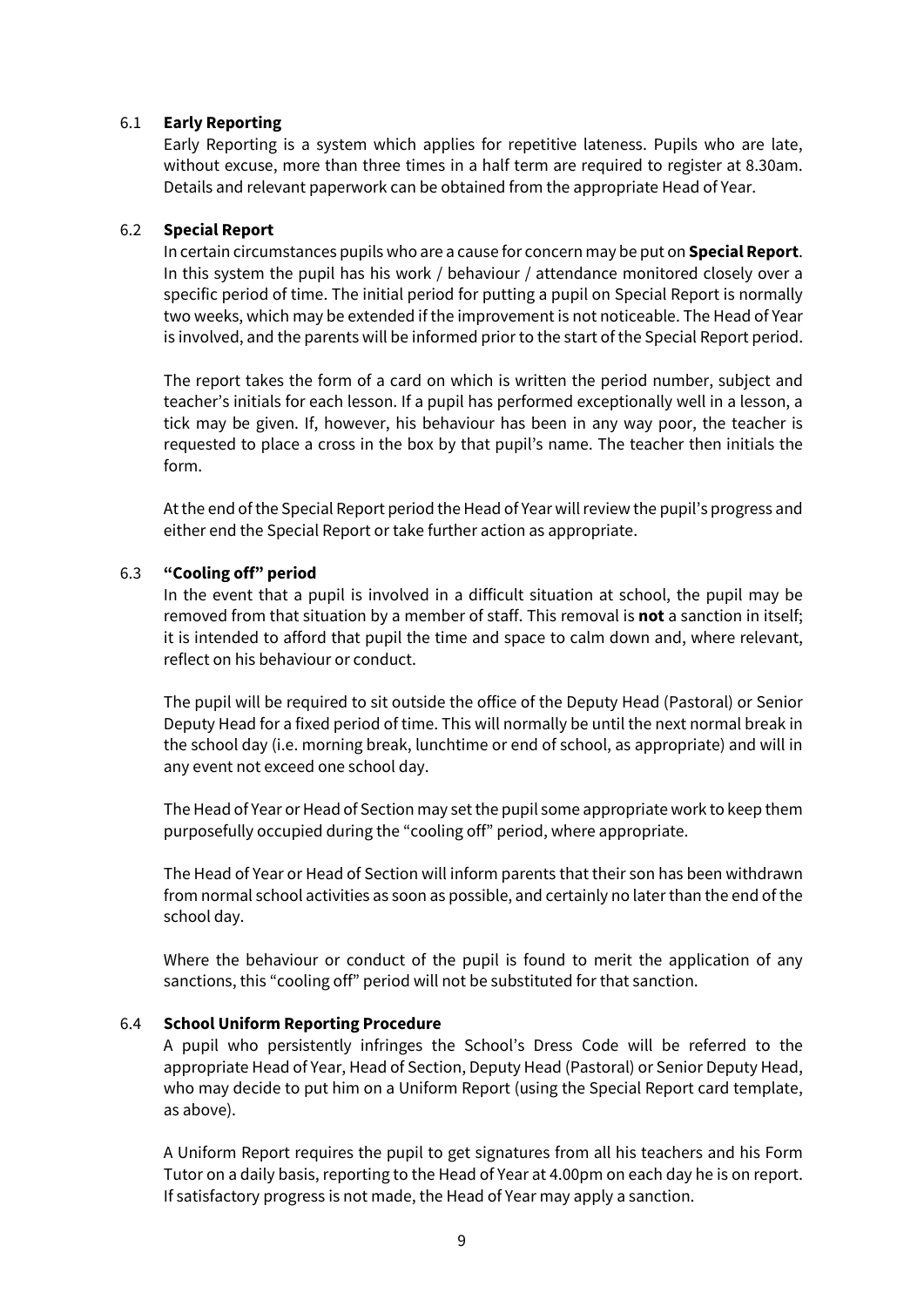If this fails to remedy the problem, the pupil will be referred to the Senior Deputy Head, who will inform the pupil's parents and may apply a further sanction.

### **7. Sanctions**

7.1 The general aim of pastoral care is to encourage pupils to be considerate and responsible members of the community, both at school and outside, and to help them to achieve their full potential. The School seeks to create a happy and positive community in which praise and encouragement are much more common than reprimands and sanctions. Day-to-day chivvying should be the main way staff try to change inappropriate behaviour. From time to time, however, sanctions are necessary. When applied, their aim is to emphasise the unacceptability of certain types of behaviour and to deter any recurrence of such behaviour.

#### 7.2 **Principles for applying sanctions**

When the School Rules and Regulations are breached, sanctions are to be applied as outlined below, in line with the following principles:

- Members of staff are encouraged to deal with incidents potentially involving sanctions on a personal basis in the first instance.
- Where sanctions are necessary, it is recommended that they be used sparingly to avoid diluting their impact.
- The sanction applied should be commensurate with the offence committed.
- Where sanctions are necessary to deal with incidents involving a pupil with known special educational needs, members of staff should consider their appropriateness in the context of the individual's learning difficulties or disability.
- Every pupil has the right to a fair hearing.
- The Form Tutor should be informed of any sanction imposed on a member of their tutor group.

#### 7.3 **Record keeping**

The Deputy Head (Pastoral) maintains records of all detentions issued to pupils. The sanction record of pupils is reviewed regularly by the Heads of Year and Heads of Section and, in addition to any disciplinary action that may be taken, support mechanisms (such as early reporting or a Special Report) will be discussed with the pupil and communicated with his parents.

#### 7.4 **Serious offences**

Serious offences should be reported to the Head of Year, Head of Section, Deputy Head (Pastoral) or Senior Deputy Head as appropriate. These offences will be investigated following the procedures outlined below.

The Senior Deputy Head maintains a record of more serious offences and the disciplinary measures taken, including Saturday detentions, suspensions (temporary exclusions) or expulsions (permanent exclusions).

#### 7.5 **Corporal Punishment**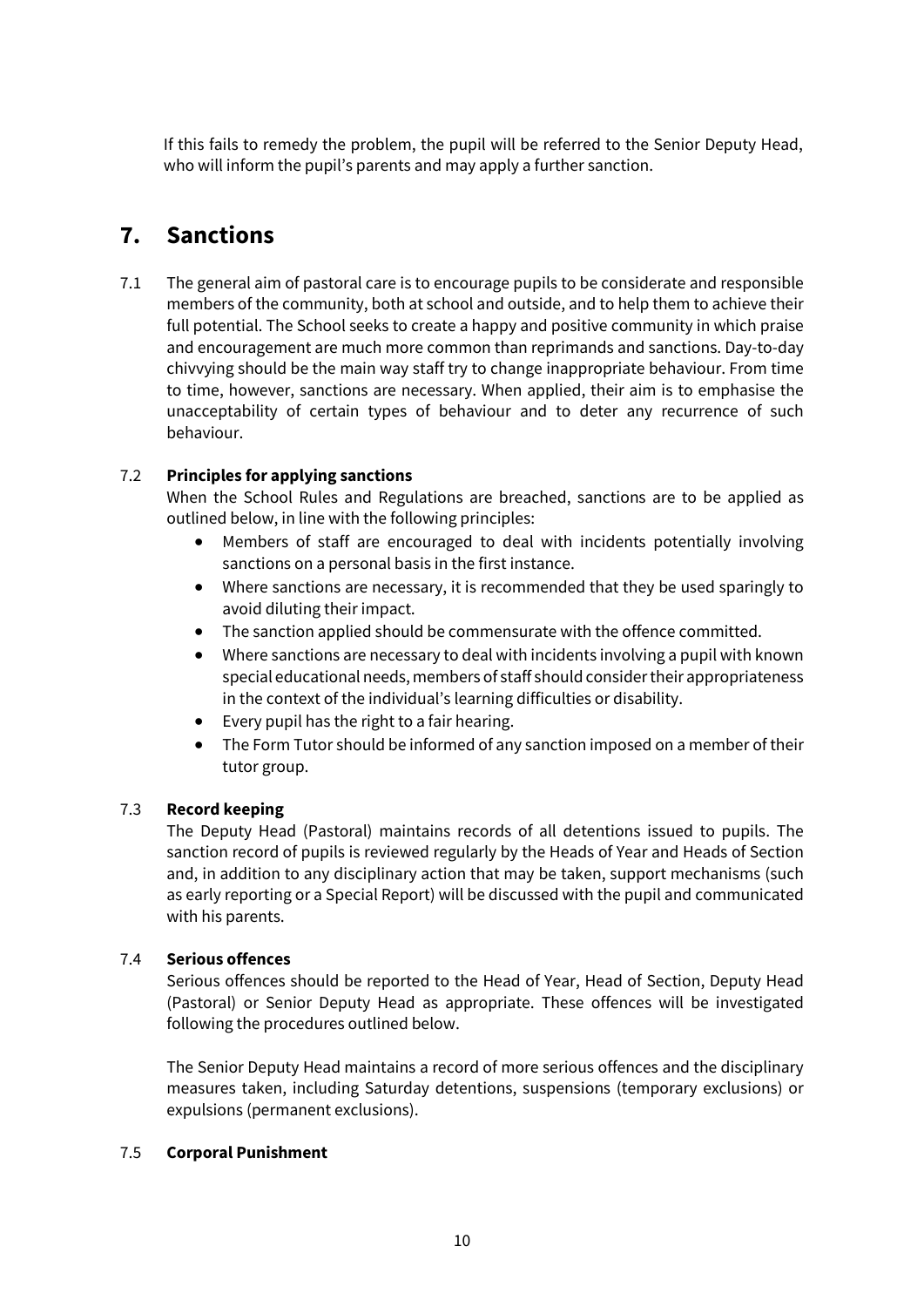#### **The School rejects the use of corporal punishment and the sanctions detailed below specifically exclude its use.**

#### 7.6 **Investigations**

Disciplinary offences are investigated, depending on the nature and level of the offence, by the Form Tutor, Head of Year, Head of Section, Deputy Head (Pastoral) and / or Senior Deputy Head as appropriate. Parents will be informed of such an investigation if the sanction is likely to be a suspension or expulsion (see below).

Investigations will normally involve an interview with the pupil concerned, as well as gathering evidence from other pupils and members of staff involved (if any). When interviewed by a senior member of staff, and where appropriate, the pupil will be accompanied by their Form Tutor.

Details of the investigatory procedures for more serious offences are outlined below.

#### 7.7 **Details of available sanctions and their use**

The system of sanctions is cumulative (to combat consistent poor conduct) and hierarchical (to escalate the severity of sanctions, based on the seriousness of the offence or if it is repeated) and gives each pupil a clear understanding of the consequences of any form of behaviour that contravenes the School Standards (Rules and Regulations).

#### 7.8 **Level 1 sanctions**

Level 1 sanctions might include, according to seriousness, rebuke, repetition of work, withdrawal of privileges, an informal detention, or contacting parents. An **Academic** or **Pastoral Flag** should be issued to alert Form Tutors and Heads of Year when a sanction may be appropriate or where there may be the need for further investigation into a pastoral or behavioural concern.

- All **Flags** are issued electronically on ISAMS and are a simple way of alerting tutors to low-level academic or pastoral concerns.
- One **Flag** is issued per pupil per incident.
- An **Academic Flag** may be issued, for example, when pupils may have produced inadequate or late work. When issuing an **Academic Flag**, staff may select from one of the options within the list of Field Values.
- Where relevant, staff should provide details of what action is required to follow up on **Academic Flags**.
- Pupils who accumulate a certain number of Academic Flags within a certain timeframe will receive a further sanction as determined by the Tutor or Head of Year.
- It is perfectly acceptable for a teacher to set a detention if they have issued three flags for late work or where homework has not been submitted. The member of staff setting a detention of any nature is responsible for setting valid and proportionate work.
- A **Pastoral Flag** may be issued, for example, if a pupil is upset in a lesson, or is rude to a member of staff. (General attendance matters should also be logged using this function.)
- In the Sixth Form Academic Flags are shared with parents. The Head of Year is responsible for the monitoring the accumulations of flags, and may utilise further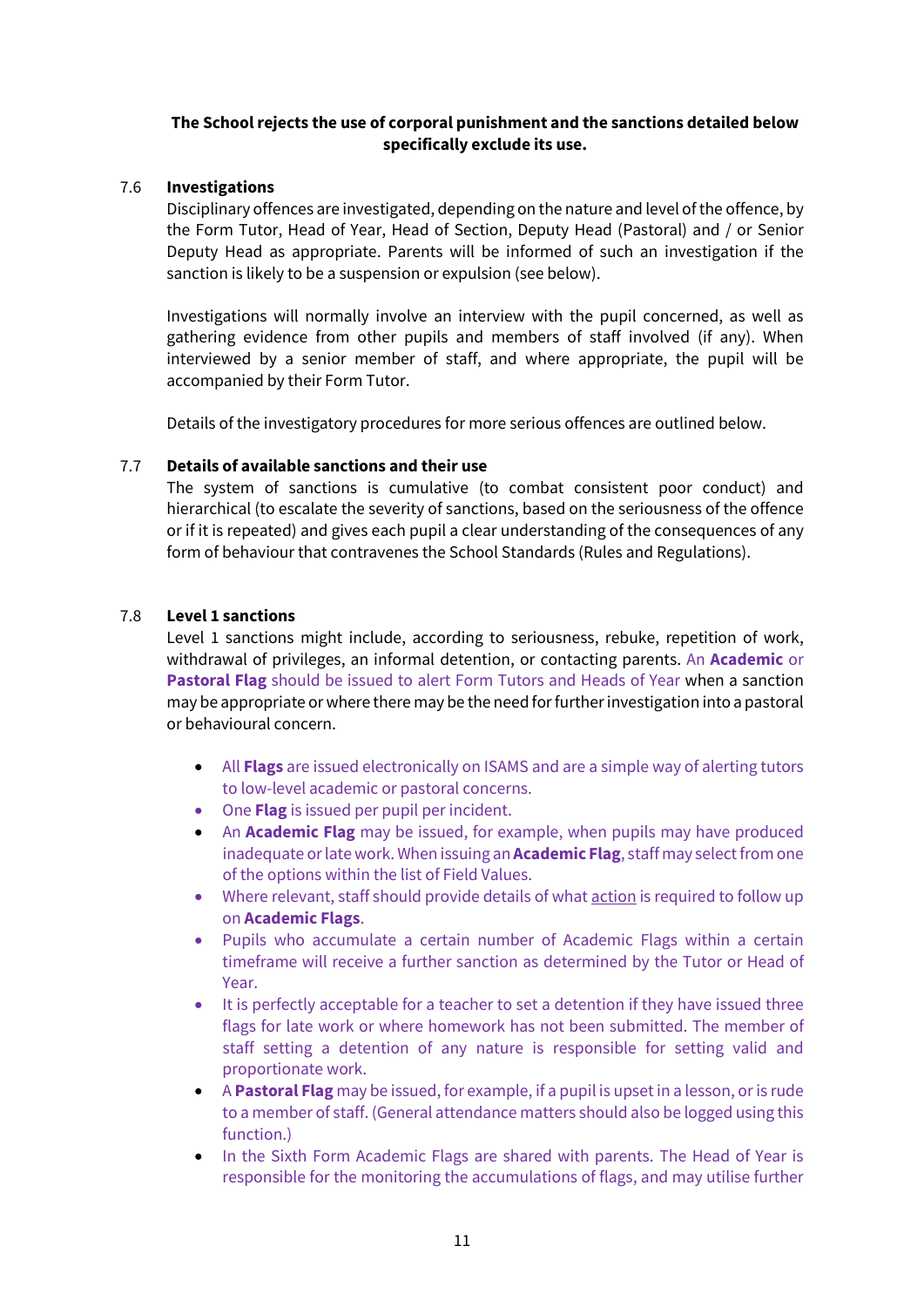interventions with pupils, including two-week reports where pupils are required to sign into the library. Parents will be informed if a Library Report is used.

• Tutors (and Heads of Year) will record Flags as a way of monitoring any patterns of poor work production, but they are not a method by which the subject teacher passes responsibility for discipline to the Tutor – the subject teacher should still see it as their responsibility to deal with the pupils concerned. (The Tutor may be able to help, of course).

**Informal detentions** may be applied by individual members of staff, which can be effective as a more immediate sanction. Examples of use could be for a small number of individuals who are misbehaving in a lesson, or have not submitted work. They can also be used where groups of pupils have misbehaved, but whole groups should, as a general rule, not be kept in as a punishment for a small number of miscreants.

- Lunchtimes are most suitable for such detentions as long as the pupils have a chance of eating some lunch.
- For Fifth Form pupils and below, informal detentions that take place after school for longer than ten minutes can proceed only if the parents of all the pupils have been informed (by telephone, by email or in writing).
- Choristers can serve an informal detention after school only on Tuesdays, or at lunchtimes on any day.

Pupils may also be required to attend re-tests (following poor results) or support sessions during lunchtime, or before or after school. When pupils are required to attend sessions designed to support their learning, these sessions should **not** be seen as sanctions.

#### 7.9 **Level 2: Midweek Detentions**

These are given mainly for behaviour offences but may also be given for work-related offences. Detentions should be used sparingly if they are to be effective. Often the threat of a detention is sufficient to bring about a positive change in behaviour.

#### **Guidelines for giving a midweek detention**

- Detentions are given usually for repetitive misdemeanours of a minor sort (such as eating in classrooms, dropping litter, uniform offences, inattention in class, or distracting other pupils, etc.). Such offences should have been communicated to the tutor using the **Flag** system as set out above.
- As noted above, it is perfectly acceptable for a teacher to set a detention if they have issued three flags for late work or where homework has not been submitted. The member of staff setting a detention of any nature is responsible for setting valid and proportionate work.
- Detentions may also be given for deliberate failure to hand in homework on time or other repeated work-related offences.
- Sometimes detentions are given for a single offence (such as failure to explain absence, failure to complete an imposition or attend an informal detention, aggressive behaviour, discourtesy, swearing, or going out of bounds). A detention will be automatically issued if a pupil (OG-5<sup>th</sup> Form) is caught using their mobile phone at School before 4pm.
- Detentions may be awarded for the accrual of **Academic** or **Pastoral Flags**. In these circumstances, the detention would be issued by the Tutor or Head of Year.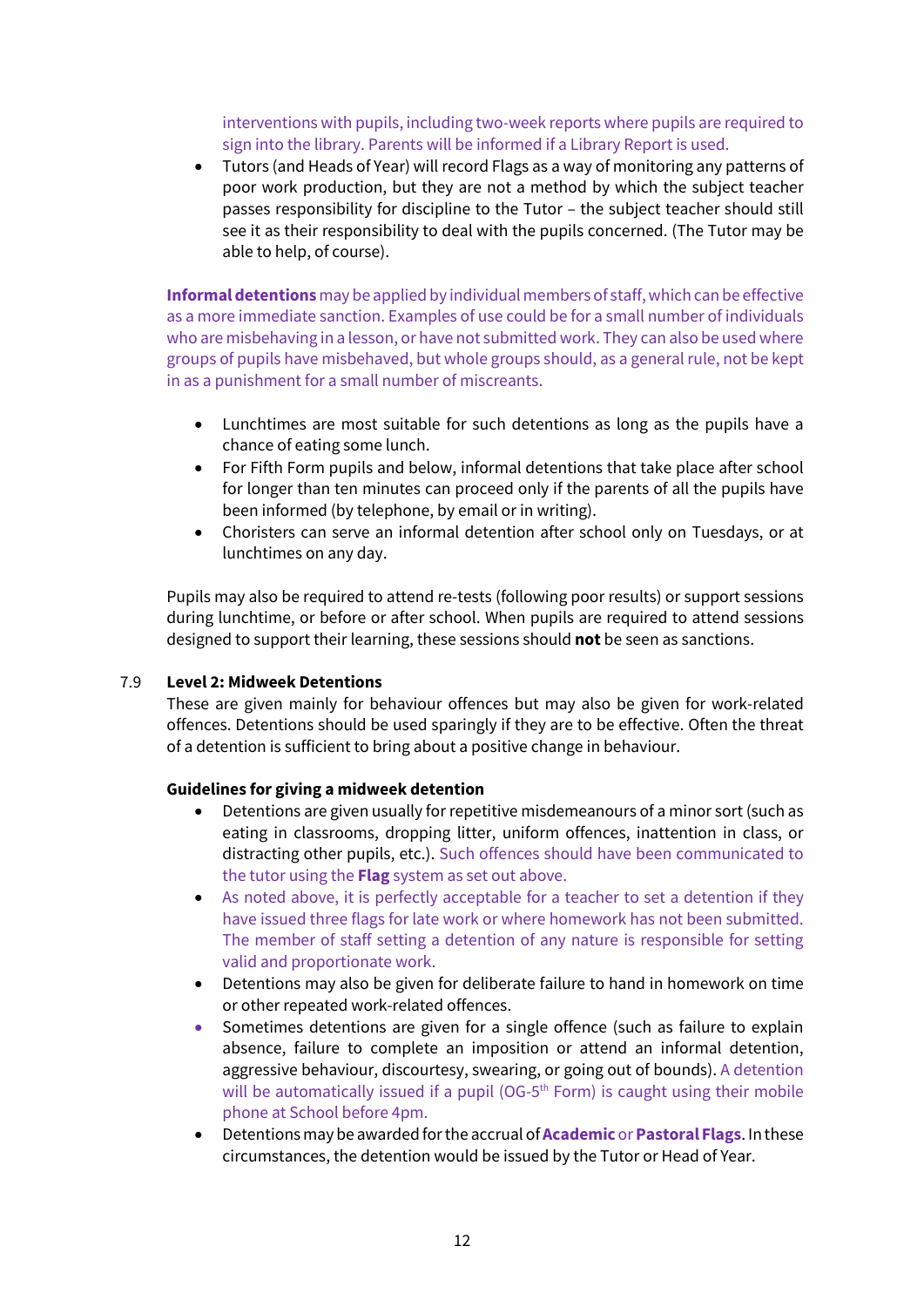- Detentions should be issued using the Discipline Manager function on ISAMS. Staff are responsible for recording in ISAMS what work should be completed during the detention when they set it.
- At least 24 (twenty-four) hours' notice of a detention must be given. Parents should be informed of all after school detentions in writing.
- If a member of staff wishes to rescind a detention, this must be done formally through the Discipline Manager function on ISAMS.

#### **Further Details**

- Midweek detentions last 45 minutes.
- Detention is held 4.10-4.55pm on Tuesday for Fifth and Sixth Formers, and choristers from any year group.
- Detention is held 4.10-4.55pm on Wednesday for OG and First, Second, Third and Fourth Formers (except choristers).
- A detention takes precedence over all other activities but may be postponed at the discretion of the setter or Deputy Head (Pastoral).
- Midweek detentions are supervised by members of the Senior Management Team.

#### 7.10 **Level 3: Saturday Detentions**

These are applicable for the accumulation of three ordinary (midweek) detentions in a halfterm, in which case the Saturday detention will be served instead of the third ordinary detention, or in the case of more serious offences which require an escalation of sanction. Deliberate non-attendance of a timetabled lesson, including Games, will result in a Saturday Detention.

The setting of a Saturday detention must be discussed and decided in collaboration with the Head of Year, Head of Section, Deputy Head (Pastoral) and / or Senior Deputy Head. Saturday detentions may only be issued by the Head of Year, Head of Section, Deputy Head (Pastoral) or Senior Deputy Head.

#### A Saturday detention will be automatically issued in the event of a second offence of mobile phone use during the School day (OG-5<sup>th</sup> Form).

#### **Further Details**

- Heads of Year should be immediately consulted when a member of staff believes that it is appropriate that a Saturday detention should be set.
- The Head of Year or (after consultation with the Head of Year) the Head of Section, Deputy Head (Pastoral) or Senior Deputy Head is responsible for writing to the parent to tell them when and why their child has a Saturday Detention. Heads of Year will normally be the main point of contact for any subsequent correspondence.
- Saturday detentions last two hours. Pupils are required to attend in School dress at 9.30am and then do two hours' written work. Pupils should bring with them enough appropriate work and materials.
- Saturday detentions are held two or three times a term on a Saturday morning, on the dates advertised in CalFix. There is normally also a 'Saturday' detention at the end of school on the day before term ends.
- Alternative arrangements may be made for Saturday detentions, at the discretion of the Senior Deputy Head or Head, due to reasons of pupil religious observance.
- Saturday detentions are supervised by members of the Senior Management Team.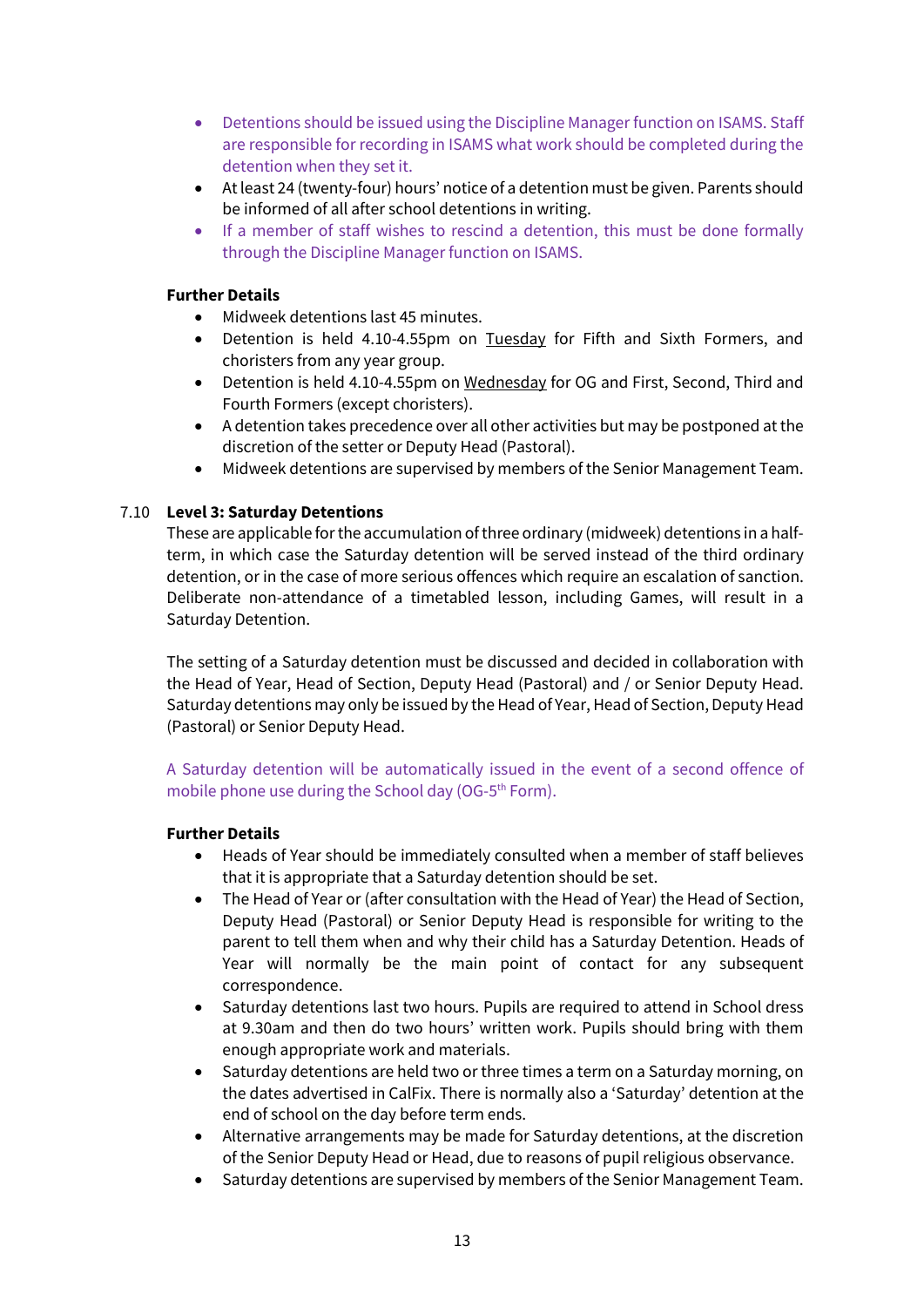• Pupils placed in three Saturday Detentions in a period of twelve months or less will have their conduct reviewed and the School may consider further sanctions, such as suspension from School (see below).

## **8. Suspensions and Exclusions**

#### 8.1 **Principles**

For the most serious offences, the Deputy Head Pastoral and / or the Senior Deputy Head may recommend to the Head that a pupil be suspended or excluded from School.

Exclusion from School, in accordance with the School's Terms and Conditions, can be a temporary withdrawal for a fixed term (suspension) or a permanent exclusion (expulsion). The Head may at their discretion suspend or, in serious or persistent cases, permanently exclude a pupil from the School if the they consider that the pupil's conduct or behaviour (including behaviour or conduct outside school) is unsatisfactory and the suspension or exclusion is in the best interests of the pupil, other pupils or the School. Examples of behaviour for which a pupil may be suspended or excluded are given below.

Only the Head and the Senior Deputy Head have the authority, after proper consideration, to exclude from the School any pupil for a single serious incident or a repeated failure to observe the School Standards (Rules and Regulations), or whose work or academic progress is unsatisfactory, or in circumstances which do not fall into any of these categories but which in the opinion of the Head or Senior Deputy Head justify exclusion.

#### 8.2 **Behaviour and Conduct**

The following list is not exhaustive or exclusive but provides an indication of the sort of behaviour or offence that the School would consider serious enough to merit consideration of a suspension or permanent exclusion from School:

- physical assault against pupils or adults
- verbal abuse of, threatening behaviour towards or malicious allegations against pupils or adults
- bullying (including cyber-bullying)
- racism
- homophobia, or any other discrimination on grounds of gender or sexuality
- sexual misconduct
- drug and alcohol misuse
- damage to property
- theft
- persistent disruptive behaviour
- any conduct that facilitates, encourages or makes possible any of the offences listed above
- disrespectful behaviour or behaviour that goes substantially against or undermines the core values of the School
- any conduct that significantly harms, or has the potential significantly to harm, the reputation of the School

#### 8.3 **Academic Progress**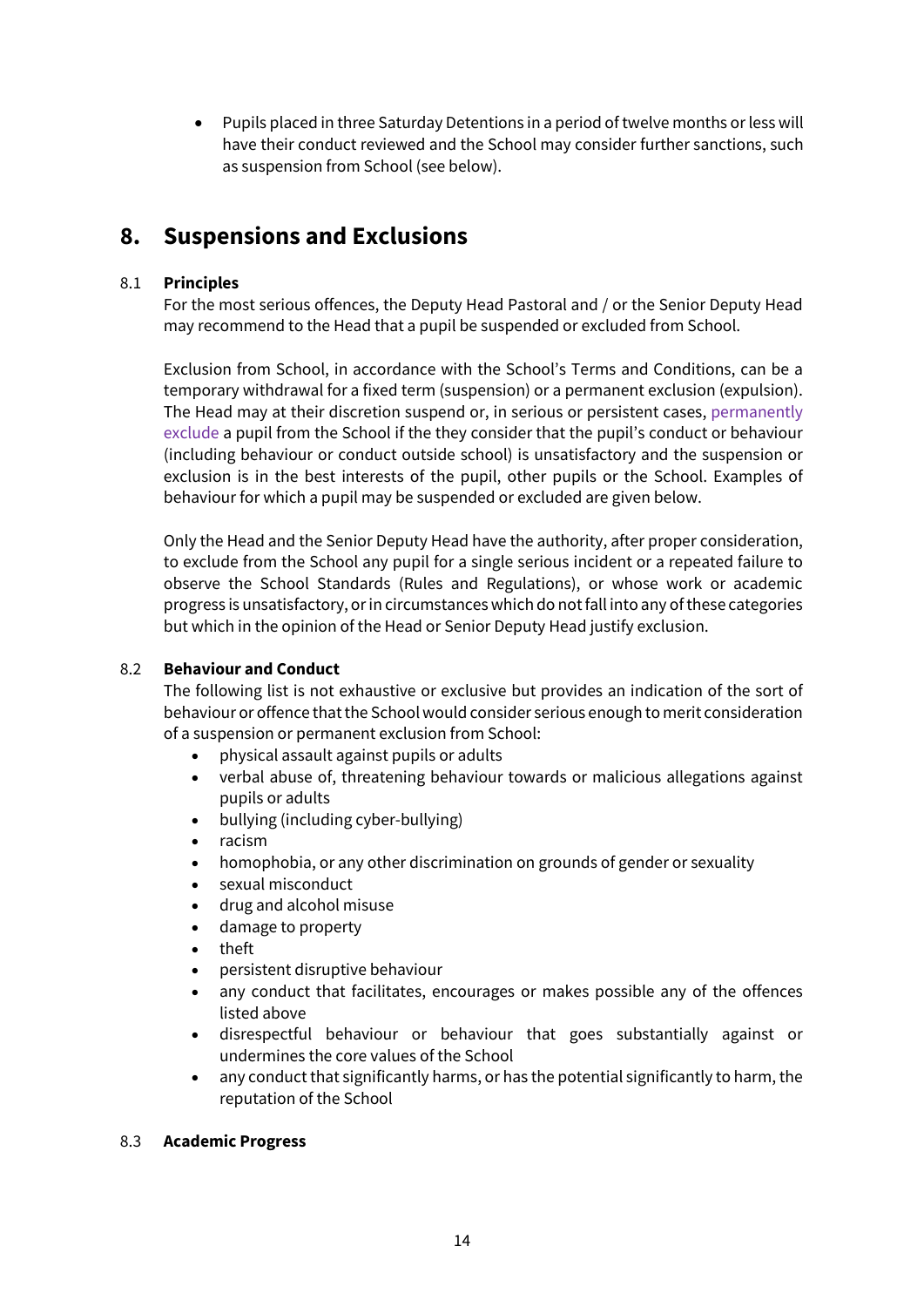In the event of a pupil struggling with school work, the School will contact parents / carers, and will aim to distinguish between difficulties caused by a pupil's waywardness or willfulness and those arising from a pupil's lack of ability.

The list below is not exhaustive or exclusive but provides an indication of the sort of unsatisfactory approach to school work and lessons which may be considered serious enough to prompt a review of either a pupil's suitability to progress to the next year or the School's willingness to permit the pupil to continue in the School. In such circumstances, pupils and parents will receive notice of what a pupil must do to improve, an indication of the timeframe during which improvement must happen, and the guidance which will be offered to the pupil. In such cases it is likely that issues will involve a number of the examples in the list below and that the pupil will not have responded satisfactorily or at all to the guidance and encouragement already provided by staff as a matter of course:

- a persistent pattern (i.e. over three or more terms) of School Reports that highlight academic issues, or receiving sanctions or low effort grades for failing to participate positively in lessons
- on Pastoral Day or at reporting points, receiving very unsatisfactory assessments or effort grades in one or more subjects (Sixth Form) or in a third or more of subjects (OG – Fifth Form)
- very unsatisfactory performance (relative to a pupil's ability) in end-of-year examinations or in public examinations
- a persistent lack of interest in or commitment to school work, including refusing to work independently or to do work which goes beyond the needs of public examinations
- either a persistent pattern of low-level disruptive behaviour in lessons, which may be reflected in the School Reports and grades or the issuing of Flags, or single instances of very disruptive behaviour
- a persistent pattern of receiving sanctions for unsatisfactory classwork (such as insufficient quality or length; not revising or preparing for routine tests; repeatedly handing in work late or not handing in work at all; or not preparing for lessons or not bringing equipment to lessons)
- upon being offered guidance and support to improve behaviour or academic performance, a lack of cooperation with the School as demonstrated by a persistent pattern of disregarding such support
- a serious instance of cheating or plagiarism or a record of passing off, or seeking to pass off, others' work as one's own (including, but not limited to, in coursework, internal examinations and public examinations)

#### 8.4 **Investigations prior to Suspension or Expulsion**

The details of investigations into disciplinary offences are given above (see Section 7.6). This section outlines the additional procedures relating to a serious offence where a suspension or expulsion may be considered as a sanction.

Depending on the nature of the offence, it may be necessary to suspend a pupil from School whilst the investigation is being carried out. This does not constitute a disciplinary sanction. Any such suspension will be kept under review and will not last for any longer than is reasonably necessary. It may also be necessary for the School to contact Children's Services or the Police.

#### **Pupils' involvement in investigations**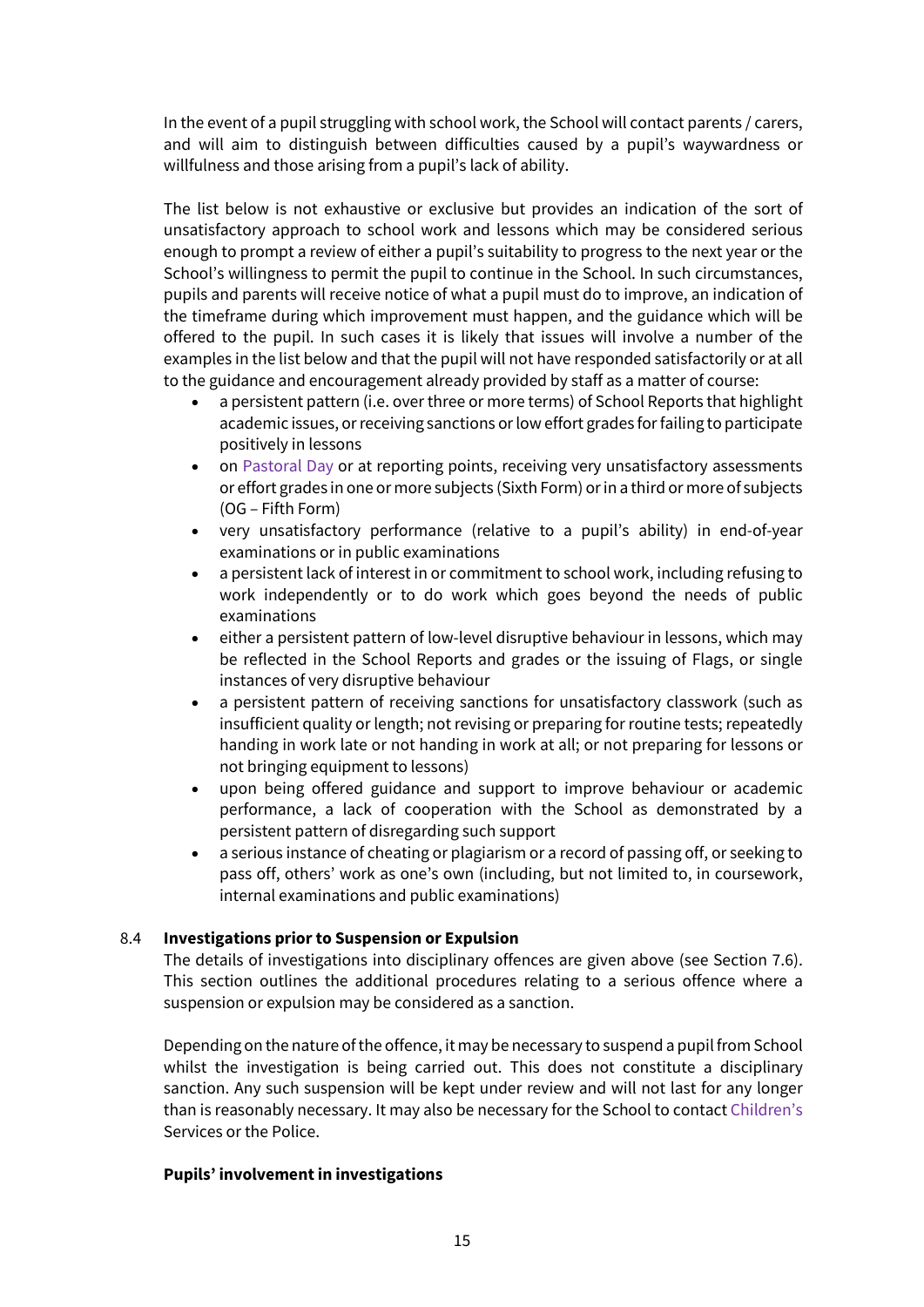An investigation will necessarily involve an interview with the pupil whose behavior is being considered such that the pupil's voice is heard. If it is clear that suspension or expulsion is a possible outcome, the pupil will, where possible, be offered the opportunity to be accompanied during the interview by a member of staff (e.g. their Form Tutor or Head of Year) who is not conducting the investigation.

In addition to interviewing any other pupils and staff involved (if any), and where there are reasonable grounds for suspicion, evidence may be obtained through the confiscation and searching of pupils' clothing, bags, lockers and mobile electronic devices (as detailed in the Pupil Searches and Confiscation of Pupils' belongings Policy).

#### **Parents' involvement in investigations**

Parents do not have the right to be present at any investigatory meetings conducted by the School with pupils. In the event of a suspension or expulsion of a pupil being deemed a possible consequence of an action or incident the Senior Deputy Head or Deputy Head (Pastoral), or another senior member of staff where appropriate, will notify parents as soon as reasonably practicable and, after investigation, will provide parents with the details of the breach of the School Standards (Rules and Regulations), where applicable, the particular action or incident, and the basis for the decision to consider suspension or expulsion.

#### 8.5 **Hearings**

#### **What is a Hearing?**

A disciplinary meeting (the 'Hearing') will be held by the Head<sup>[1]</sup> after the investigation has been completed so that the member of staff who conducted the investigation can present the information that has been gathered and to give an opportunity for the pupil to respond.

The Hearing will usually be attended by:

- The pupil
- The pupil's Form Tutor or other nominated member of staff, should the pupil wish this
- The Head of Year (with knowledge of the pupil and the relevant incident)
- The Deputy Head (Pastoral) and / or Senior Deputy Head, or, when academic commitment and progress are involved, the Deputy Head (Teaching and Innovation) or Director of Studies (who will usually have conducted the investigation)
- The member of staff who conducted the investigation, if not already included in the list above
- Other members of staff will be on hand to join the meeting if required and their statements will be disclosed.

The Head's objective is to establish all the relevant facts and, having done so, to reach a fair decision. Evidence that will be made available to the Head at the Hearing may include:

- A statement setting out the points of complaint against the pupil
- Written statements and notes of the evidence supporting the complaint, and any relevant related correspondence
- The investigation report of the Deputy Head (Pastoral) / Senior Deputy Head
- The pupil's School file
- The relevant School policies and procedures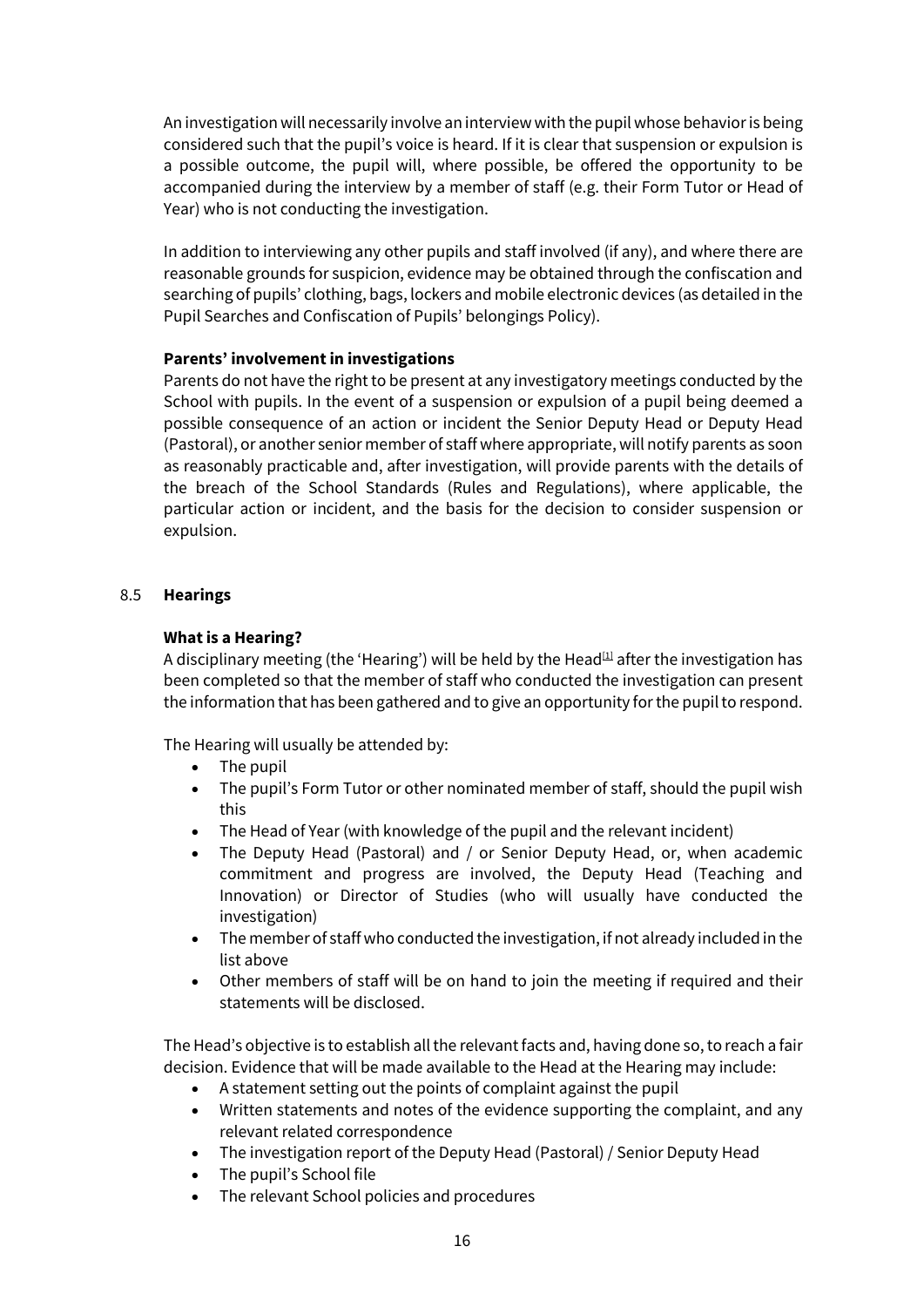The Hearing will consider the allegations and the evidence available. The anonymity of any other pupils included in the investigation will normally be preserved insofar as it is possible to do so while still conducting a fair hearing, and in all cases where in the opinion of the Head it is necessary to do so for the welfare of the other pupils.

There will be two distinct stages of the Hearing:

- **The complaint(s):** The Head will consider the complaint(s) and the evidence, including statements made by and / or on behalf of the pupil. Unless the Head considers that further investigation is needed, the Head will decide whether the complaint has been sufficiently proved. The standard of proof shall normally be civil standard, i.e. on the balance of probabilities.
- **The sanction:** if the complaint has been proved, the Head will outline the range of sanctions which may be considered. The Head will take into account any further statement which the pupil and / or others present on his behalf wishes to make. The pupil's prior disciplinary record will be taken into account.

#### **When will a Hearing take place?**

A Hearing will **always** take place in the event of a suspension of three or more days' duration or an expulsion of a pupil being deemed a possible consequence. At the Head's discretion, and in exceptional circumstances only, a Hearing may also be held when a suspension of one to two days' duration is deemed a possible consequence.

#### **Parents' attendance at a Hearing**

The pupil's parents **will not** be invited to attend any Hearing held when a one to two day suspension may be considered. The pupil would, where possible, be offered the opportunity to be accompanied by a member of staff (e.g. their Form Tutor or Head of Year).

The pupil's parents **will** be invited to attend the Hearing where the nature of the offence is such that either a suspension of three days or more or a permanent exclusion may be considered (see above for an indication of the sort of offences for which these may be considered).

#### **Following a Hearing**

At the conclusion of the Hearing, the Head will indicate when he expects to be able to consider all the evidence and reach a decision; ideally, this will be within two school working days. The decision will be confirmed in writing by the Head, clearly stating:

- the nature of any sanction, including any decision to suspend or exclude a pupil
- the reasons for the suspension or exclusion
- where the sanction is a suspension, the length of the suspension, and the dates when the suspension will begin and when the suspended pupil is permitted to return to school

A pupil may be required to remain away from School for the period of time pending the Head's decision.

Where pupils are required to leave the School site, it is preferable that pupils are escorted off the School site by parents. Pupils below the Sixth Form will only be allowed to leave School on their own with permission from parents; Sixth Form pupils will be allowed to leave on their own. A member of staff may accompany a pupil to retrieve items from his locker before departure.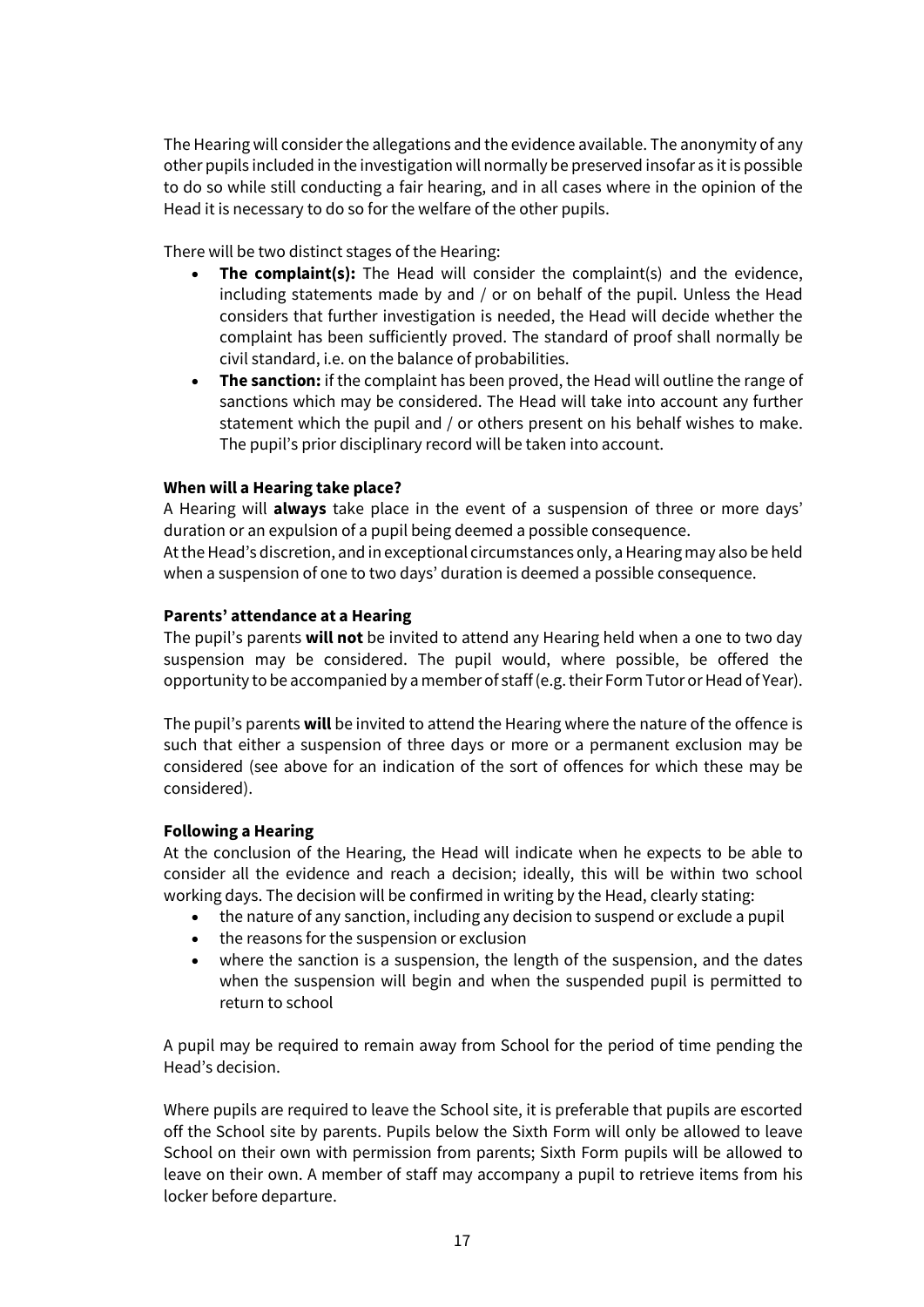The Senior Deputy Head or Deputy Head (Pastoral) will normally be the point of contact for any further correspondence with parents.

#### 8.6 **Level 4: Suspension (Temporary Exclusion)**

Suspensions are to be served at home (other than in extra-ordinary circumstances where they may be served at School) and, depending on the circumstances and seriousness of the situation, usually range from one to five days' duration. The Head, where he deems it appropriate, reserves the right to suspend a pupil for a longer duration.

Work will be provided for the duration of any suspension. This work will be marked and returned as appropriate, usually via the pupil's Tutor or Head of Year.

Any pupil who has been suspended is required to attend a meeting with the Head and / or the Senior Deputy Head<sup>[2]</sup> on the morning of his return to school. Parents may also be invited to attend this meeting, where strategies for returning to normal school life, expectations for future conduct, and potential consequences of further breaches will be established.

#### 8.7 **Level 5: Permanent Exclusion ("Expulsion")**

Expulsion from the School is regarded as a last resort and will usually be considered in response to highly unsatisfactory conduct or behaviour, such as:

- a history of persistent disruptive behaviour or unsatisfactory academic progress or poor attendance, where other strategies and sanctions to modify the conduct, progress, work or attendance of the pupil have proved to be ineffective
- an extremely serious breach of the School Standards (Rules and Regulations) or school discipline, such as persistent bullying or the making of malicious accusations against other pupils or staff
- a criminal offence, such as theft or drugs abuse
- the accumulation of five or more days of suspensions in any school year

#### **Required removal**

The Head may require the removal at any time of any pupil who, in the Head's opinion, is failing to make proper use of the instruction provided by the School, or is exercising a harmful influence on others, or as an alternative to exclusion in the circumstances set out above. The Head may also require the removal of any pupil whose attendance, conduct or progress is unsatisfactory, and, in the reasonable opinion of the Head, the removal is in the best interests of the pupil, other pupils or the School.

In reaching the decision to expel or require removal, the Head will review the evidence available (including mitigating and aggravating factors relating to any incident; medical or SEND considerations; the academic, co-curricular and disciplinary record of the pupil concerned) to establish if the behaviour might be the result of unmet educational or other needs. Representations from senior pastoral staff and the pupil and his parents at the Hearing will also be taken into account.

If the Head decides that a pupil must leave the School, he will consult with the Chairman of the Board of Governors (or, in the absence or the Chairman, the Deputy Chairman) to confirm that the Chairman supports the proposed action. The Head will then consult with parents before deciding on the pupil's leaving status. Where the Head believes it to be appropriate, parents may be offered the opportunity to "withdraw" the pupil from the School. In this instance, the option of a voluntary managed move to another institution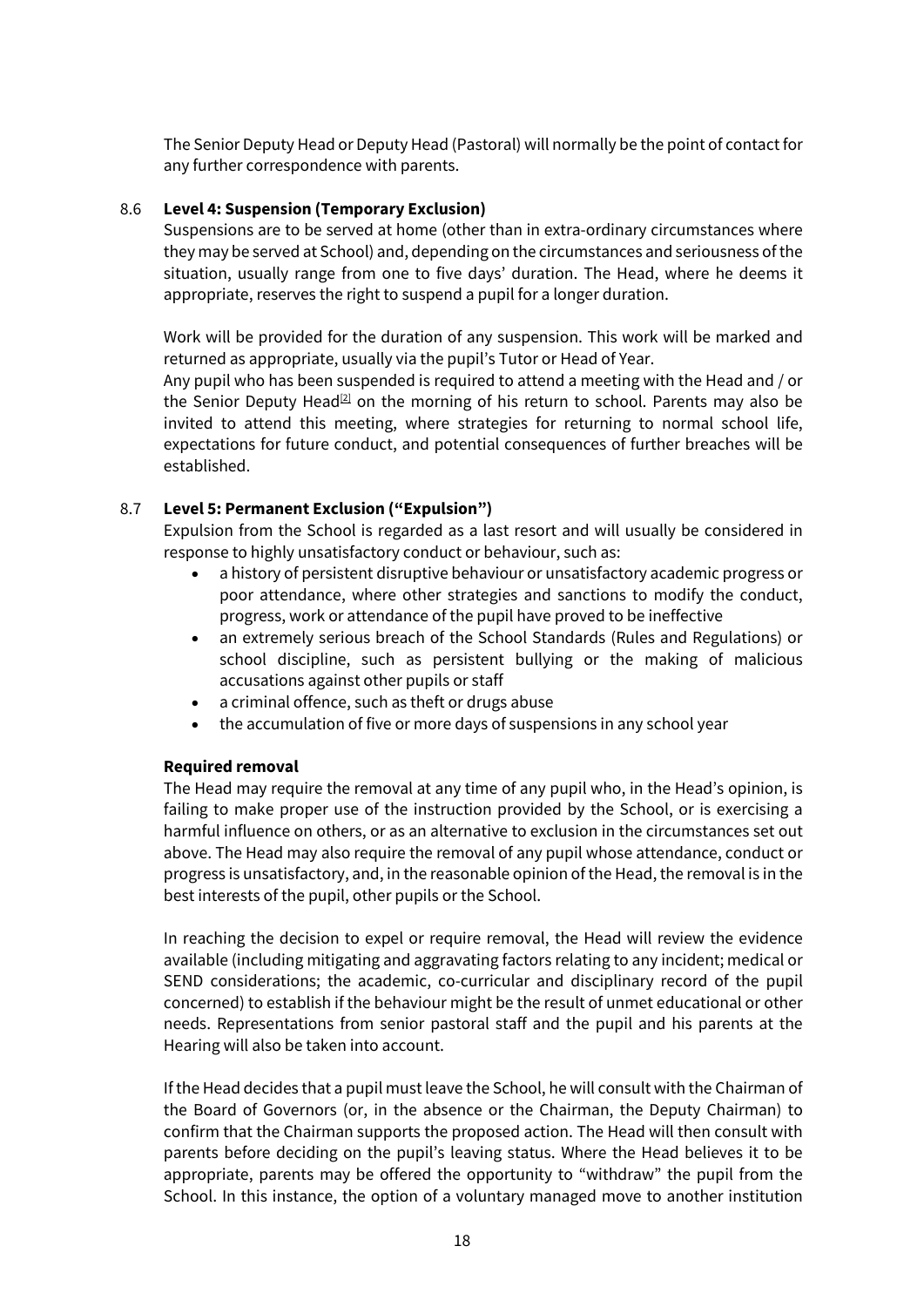may be considered. The School will always try to offer advice on the placing of a pupil into another suitable school.

#### **Parental behaviour and conduct**

The Head may also require the removal at any time of any pupil whose parent's or parents' behaviour or conduct is unreasonable; and / or adversely affects (or is likely to adversely affect) the pupil's or other pupils' progress at the School, or the wellbeing of School staff; and / or brings (or is likely to bring) the School into disrepute; and / or is not in accordance with the pupil's parents' obligations under the School's Terms and Conditions.

#### **Financial impact or expulsion or required removal**

Parents should refer to the School's Terms and Conditions for details of the financial implications of an expulsion.

# **9. Complaints Procedure and Appeals**

- 9.1 This Policy should be read in conjunction with:
	- the Complaints Policy and Procedure for Pupils and Parents
	- the Procedure for the Review of a Pupil's Required Removal (which includes the Exclusion Review Procedure)

#### 9.2 **Appealing suspensions**

When a decision is taken to suspend a pupil from School, parents and pupils may contact the Head if they have concerns about the process or the fairness of the conclusion reached.

A formal appeal to Governors is not part of the suspensions' procedure, but parents may enact the Complaints Procedure if they have any concerns about the decision or the process by which it was reached.

#### 9.3 **Appealing exclusions and required removals**

Should an expulsion or required removal occur, the School's Procedure for the Review of a Pupil's Required Removal gives details of the procedure for a review of the process and the School's decision. The review will be conducted by an appeal panel involving members of the Board of Governors and a person independent to the School.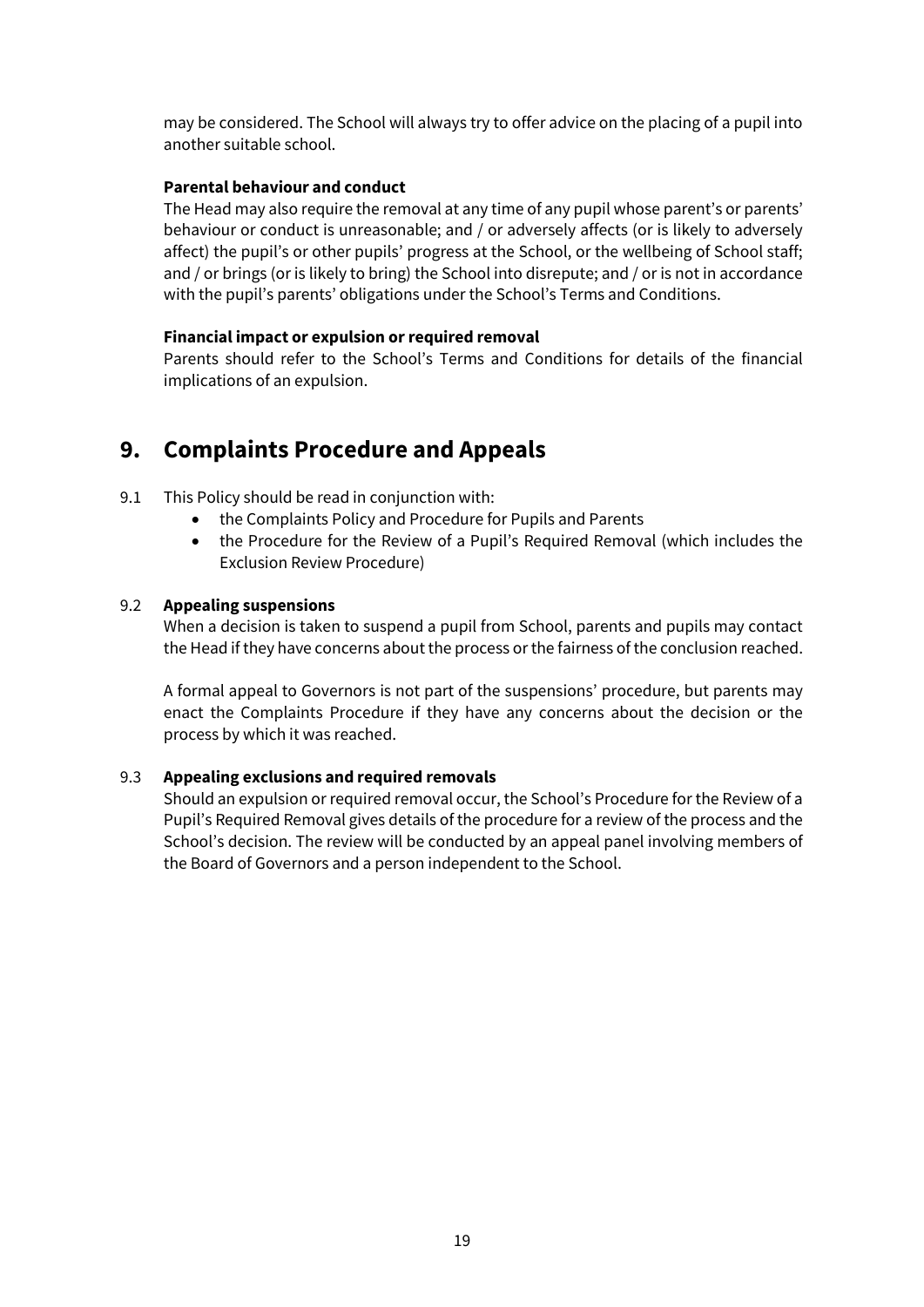# **Appendix 1: Definition of Racism**

1.1 The School has adopted the definition of a racist incident as defined in the MacPherson Report:

'A racist incident is any incident which is perceived to be racist by the victim or any other person'.

- 1.2 The School's Behaviour Policy promotes an explicitly anti-racist position. Anti-racist is defined as someone who does not express racist speech, ideas, acts and policy and who is not a bystander to racist ideas, speech, acts and policy; as someone who expresses the idea that racial groups are equals and no racial group is superior or inferior to another, and that no racial group needs developing; and is someone who supports policy that reduces racial inequity. Racist attitudes, ideas, speech and behaviours have no place in the School community and will be called out and sanctioned appropriately. The School seeks through its policies and lived experienced to provide an environment which is inclusive for any and all minority groups.
- 1.3 The School's Behaviour Policy promotes an explicitly anti-homophobic, anti-biphobic and anti-transphobic (HBT) position. This means that the School actively seeks to celebrate and support pupils who are LGBT+; anti-HBT attitudes, ideas and behaviours will be called out and sanctioned appropriately; and that the School seeks to promote an environment which is inclusive for all LGBT+ members of its community.

#### 1.4 **Behaviours which would constitute racist behaviours or a racist incident:**

- Using racial slurs or any language which is offensive and upsetting to people from a particular cultural, ethnic or religious group
- Ignoring someone being racist towards another pupil
- Intimidating behaviour towards people from other cultural or religious groups e.g. stealing, threatening, stalking.
- Making assumptions about family values of people from particular cultural, ethnic or religious groups
- Making assumptions about people's abilities or preferences based on their religious, ethnic or cultural background
- Forcing or cajoling pupils to participate in activities that conflict with their religious beliefs
- Not reporting racist behaviour to a teacher
- Promoting publications such as magazines or books opposed to particular cultural, ethnic or religious groups
- Making judgements about a person's language ability and intelligence according to their accent
- Using examples in work that show stereotyped views of particular cultural, ethnic or religious groups
- Making fun of the physical appearance of people from different cultural, ethnic or religious groups
- Laughing at a racist joke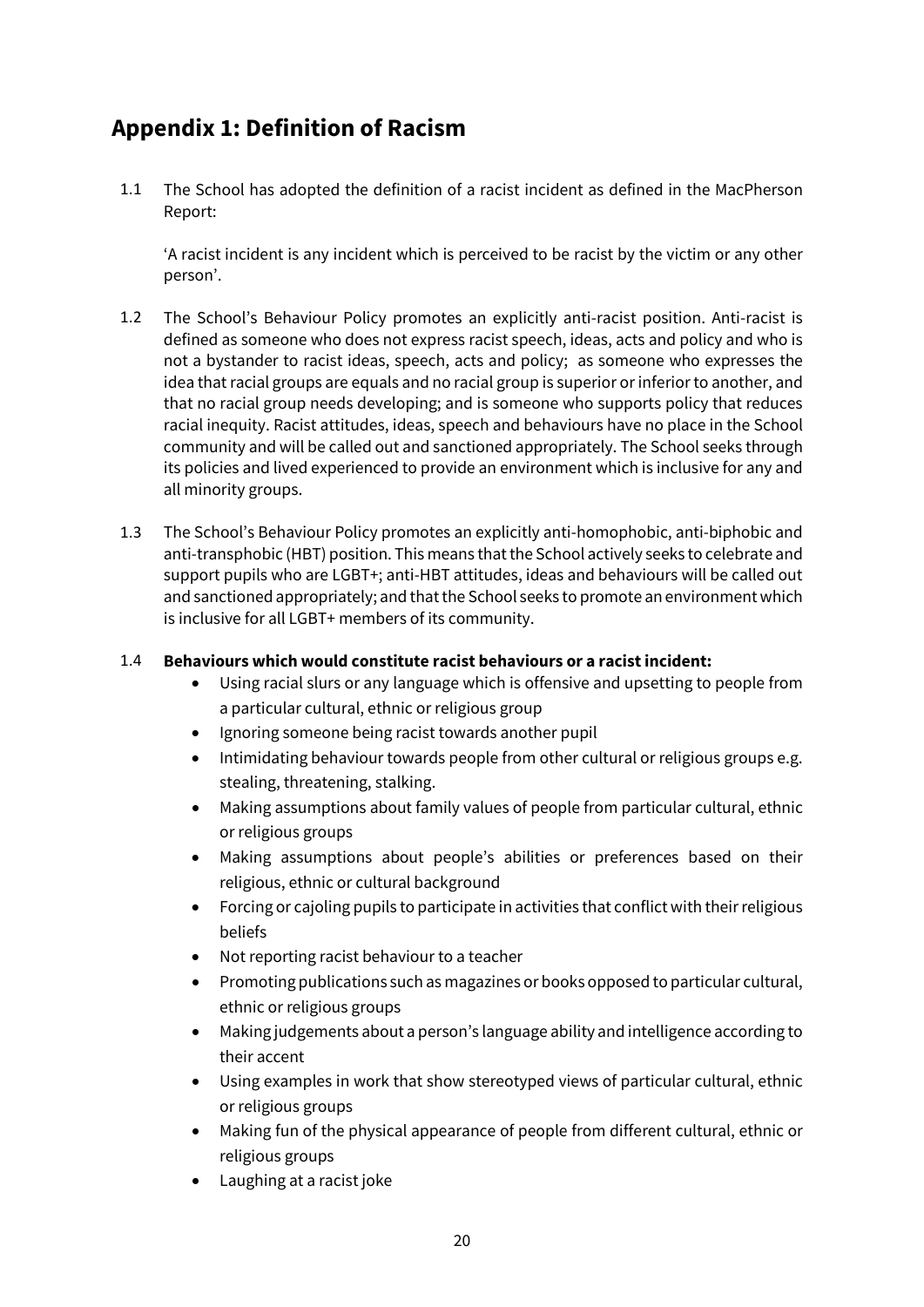- Excluding peers from social groups, based on their culture, ethnicity or religion
- Saying "Why don't you go back to where you come from?"
- Assuming that people from a particular cultural, ethnic or religious group engage in stereotypical and/or negative behaviours
- Mimicking the accents or gestures of people from different ethnic or cultural groups
- Writing graffiti or slogans directed against particular religious, ethnic or cultural groups either online or offline
- Picking on or bullying students from different cultural or religious groups
- Discouraging or commenting negatively on pupils speaking their first language
- Using words or images online that cause offence or hurt towards certain groups
- Ridiculing people's accents or names
- Not letting someone join in group work, conversations, activities or games because of their particular cultural, ethnic or religious backgrounds
- Making stereotyped statements about particular ethnic, religious or cultural groups
- Telling "ethnic" jokes e.g. Irish jokes, Jewish jokes
- Making fun of people's clothes or food
- Diminishing historic racist incidents or racist abuses
- Wearing badges or insignia which are offensive or hurtful towards certain groups
- Any of the above which take place online, through social media or through messaging platforms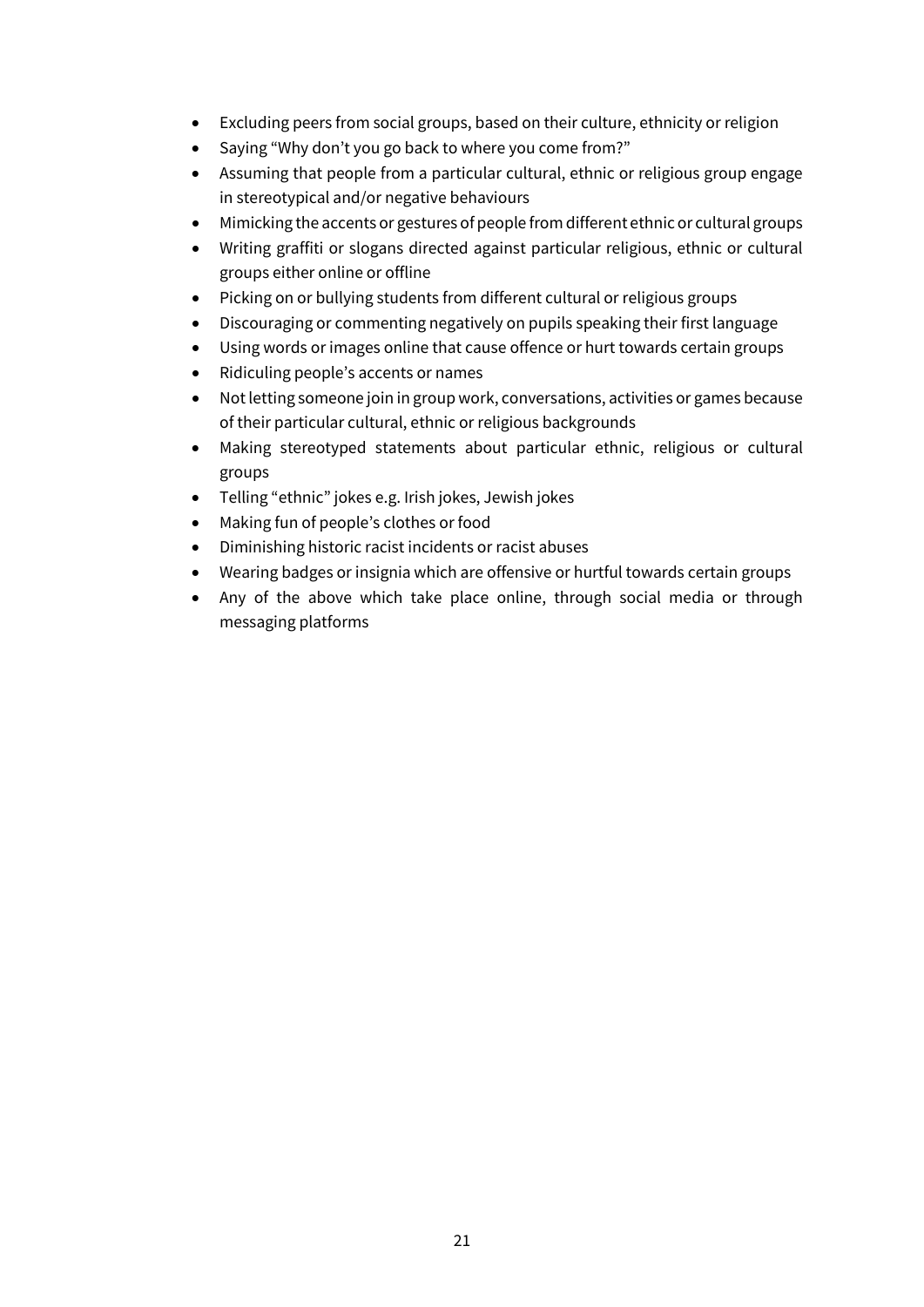# **Appendix 2: Mobile Phone Policy**

2.1 All pupils in years OG to Fifth Form are expected to keep their mobile phones switched off at all times from the time that they arrive at School each day. Sixth Form pupils may use mobile phones within designated areas only during the School Day.

#### 2.2 **All pupil mobile phones must be clearly named in order that they are easily identifiable when switched off.**

- 2.3 In OG, First, Second and Third Forms, pupils are expected to keep their phones securely in their Yondr pouch each day.
- 2.4 In the Fourth and Fifth Forms, pupils are expected to keep their phones switched off and in their locker for the duration of the School day. It is the responsibility of the pupil to ensure that their locker is locked. Should pupils in Fourth and Fifth Forms prefer, they may leave their phone with the PA to the Deputy Head (Pastoral) during the School day.
- 2.5 The School takes violation of these rules seriously and the following sanctions will apply accordingly.

Pupils who are found using a mobile phone during the School day will automatically be referred to their Head of Section. A School detention will be issued. A second offence in the same term will result in a Saturday Detention. This detention will be served on the next scheduled Saturday detention according to the dates published in the School calendar.

- 2.6 They will also be required to leave their mobile phone with the Head of Section or PA to the Deputy Head (Pastoral) on a daily basis for a fixed period of time. In such circumstances, pupils will be able to collect their phones at the end of each School day within that period in order to travel home with their mobile phone.
- 2.7 Should a pupil be found to have a duplicate or false phone, or be found to be in contravention of this policy, they may face automatic suspension from School.
- 2.8 This policy extends to travel between CLS and Games venues. Pupils are encouraged to leave their phones at CLS while they travel to Grove Park, though pupils are free to take them to Grove Park should they prefer. In this instance, phones should remain switched off in their Yondr Pouch (OG-3<sup>rd</sup> Form) or in the pupil's bag for the duration of the journey and the Games session.
- 2.9 In the case of educational visits, the mobile phone policy will be enacted on a case-by-case basis and is ultimately at the discretion of the Deputy Head (Co-curricular and Operations).
- 2.10 If any pupil needs to contact a parent urgently (or vice versa), this must be done via Reception. Should a pupil need to speak to a parent urgently in confidence, they may do so using the telephone in the office of the Deputy Head (Pastoral) or the Pastoral and Wellbeing Advisor. In the instance when a pupil is on the coach to Grove Park and needs to speak urgently with a parent, they may do so with the permission of a supervising member of staff.